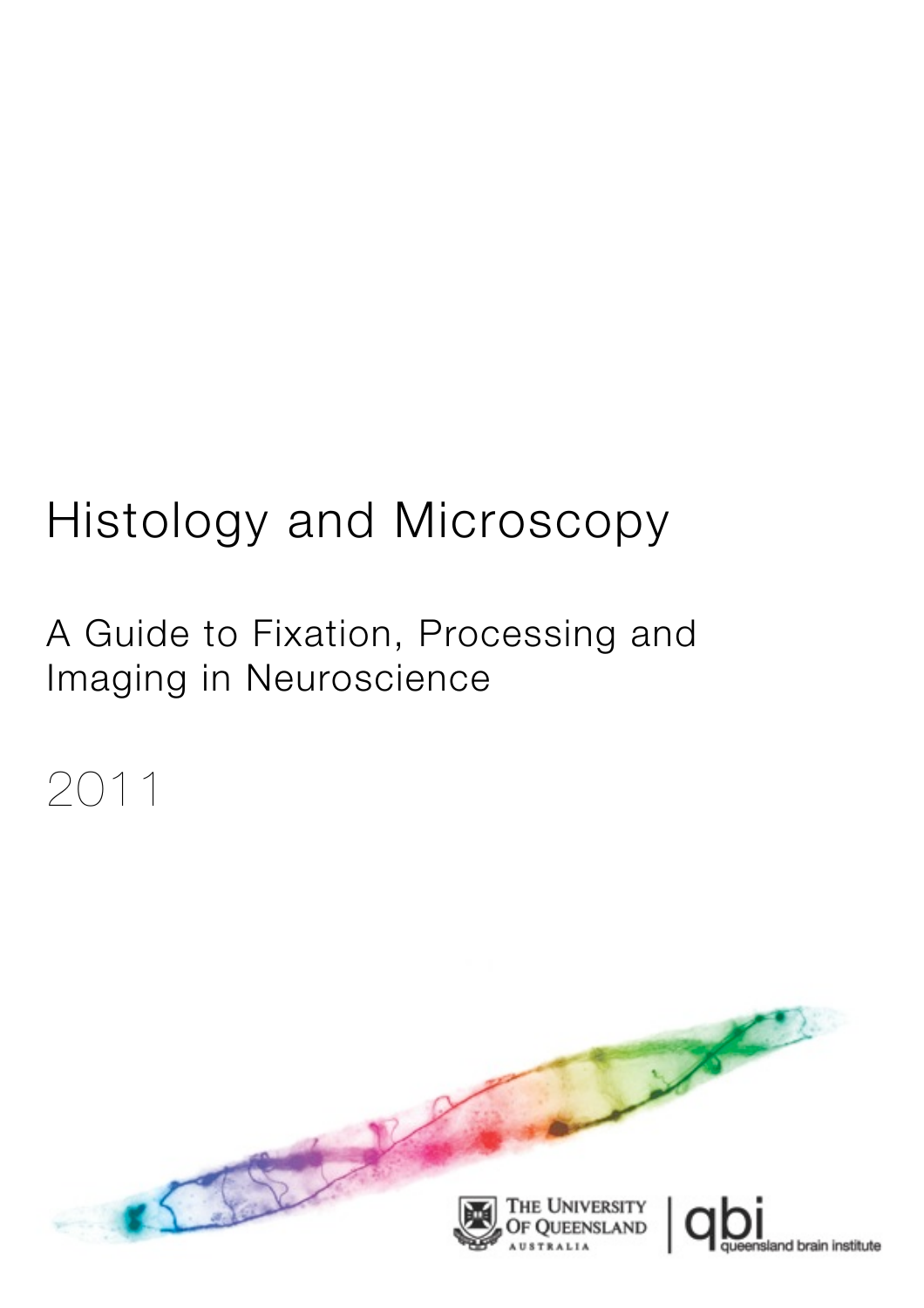# Table of Contents

#### *[Overview](#page-3-0)*

*[A Guide to Fixation, Processing and Imaging in Neuroscience](#page-3-1) 1 [QBI Histology Facility1](#page-3-2) [QBI Microscopy Facility](#page-4-0) 2*

#### *[Plan Your Experiment](#page-5-0)*

*[Project Pathways: Brightfield Mouse Tissue Sections5](#page-7-0) [Project Pathways: Fluorescence Mouse Tissue Sections6](#page-8-0) [Project Pathways: Advanced Fluorescence Techniques7](#page-9-0)*

#### *[Preparing Your Sample](#page-10-0)*

*[Fixation - Using Paraformaldehyde8](#page-10-1) [Sectioning Your Tissue9](#page-11-0) [Paraffin Embedding \(3-10µm\)9](#page-11-1) [Frozen Sections \(5-20µm on cryostat / 30-100µm on sliding microtome\)](#page-11-2) 9 [Vibratome \(40-100µm\)9](#page-11-3) [Ultrathin Sectioning \(60nm for electron microscopy\)9](#page-11-4)*

#### *[Staining Your Sample](#page-12-0)*

*[Immunohistochemistry10](#page-12-1) [Fluorescence and Chromogenic Labeling10](#page-12-2)*

#### *[Imaging Your Sample](#page-13-0)*

*[Choosing the right technique11](#page-13-1) [Exposure times11](#page-13-2) [Fluorescent crosstalk / bleed-through12](#page-14-0) [Autofluorescence12](#page-14-1) [Keep things consistent](#page-15-0) 13*

#### *[Appendix A: Protocols](#page-16-0)*

*[Fixation : Animal Trans-cardial Perfusion Technique14](#page-16-1) [Sectioning : Tissue Preparation for Vibratome Sectioning](#page-17-0) 15 [Fluorescence : Immunohistochemistry \(cultured cells and monolayers\)16](#page-18-0) [Fluorescence : Immunohistochemistry \(Cryostat Semi-thin sections\)17](#page-19-0) [Fluorescence : Immunohistochemistry \(free floating tissue sections\)](#page-19-1) 17 [Fluorescence: Immunohistochemistry with Tyramide Signal Amplification \(TSA\)18](#page-20-0) [Bright field: DAB protocol \(40-50µm vibratome sections\)19](#page-21-0) [Bright field : Nickel DAB \(N-DAB\) Labeling](#page-23-0) 21 [Bright field : Haemotoxylin and Eosin staining22](#page-24-0) [Bright field : Cresyl Violet Staining \(Nissl staining\)](#page-25-0) 23 [Bright field: Neuron Recovery of Neurobiotin/biocytin labeled cells24](#page-26-0) [Bright field: Luxol Fast Blue26](#page-28-0)*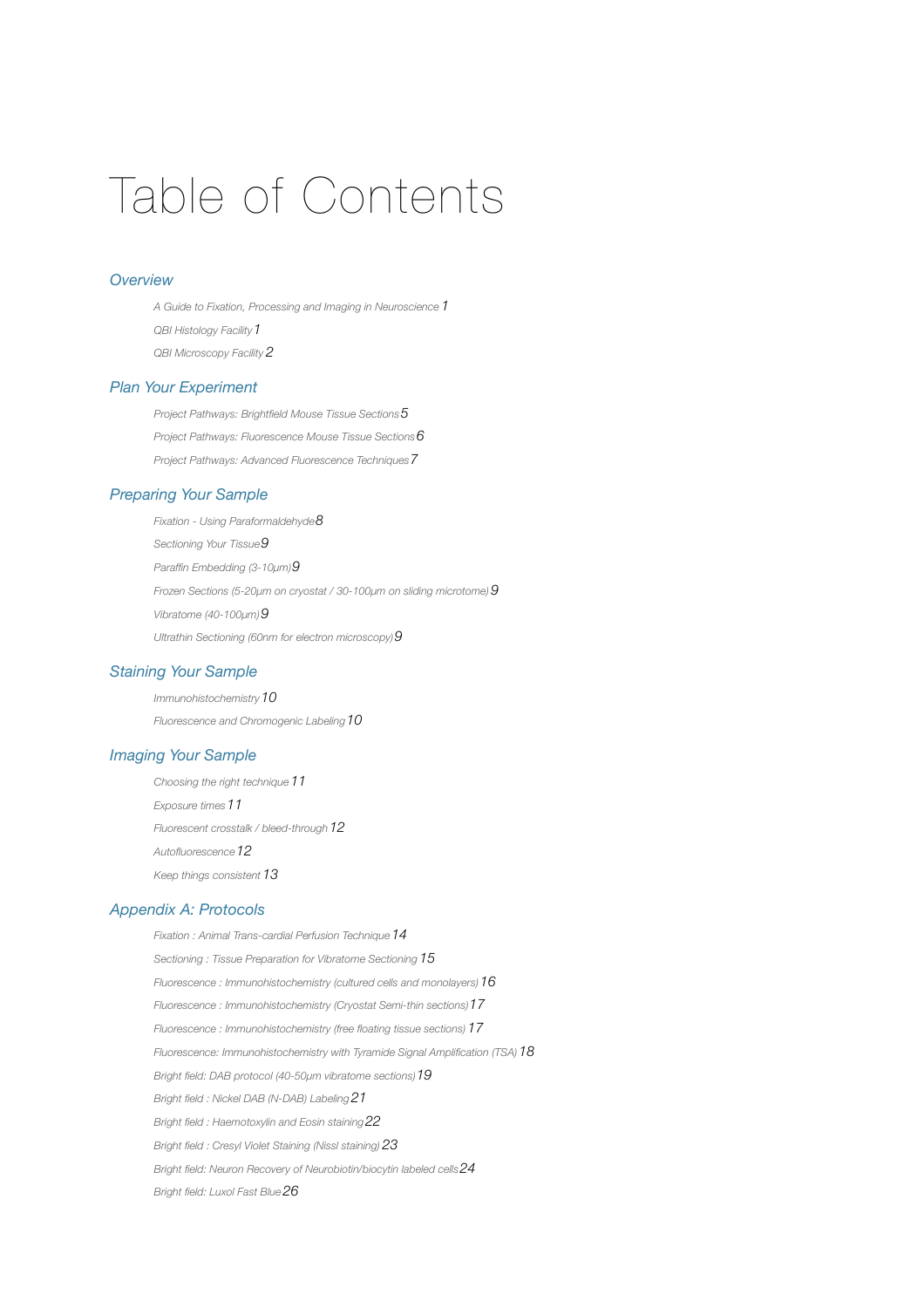*[Antigen retrieval: Citrate Buffer27](#page-29-0) [Antigen retrieval: free floating sections27](#page-29-1) [Dewaxing Paraffin Sections27](#page-29-2)*

### *[Appendix B: Recipes](#page-30-0)*

*[Mowiol \(aqueous mounting medium for fluorescence and Stereology\)28](#page-30-1) [8% Paraformaldehyde for Immunofluorescence28](#page-30-2) [2 x PBS](#page-31-0) 29 [Chrome Alum Gelatin Slide Coating29](#page-31-1) [Sodium Citrate Buffer](#page-31-2) 29*

## *[Appendix C: Techniques](#page-32-0)*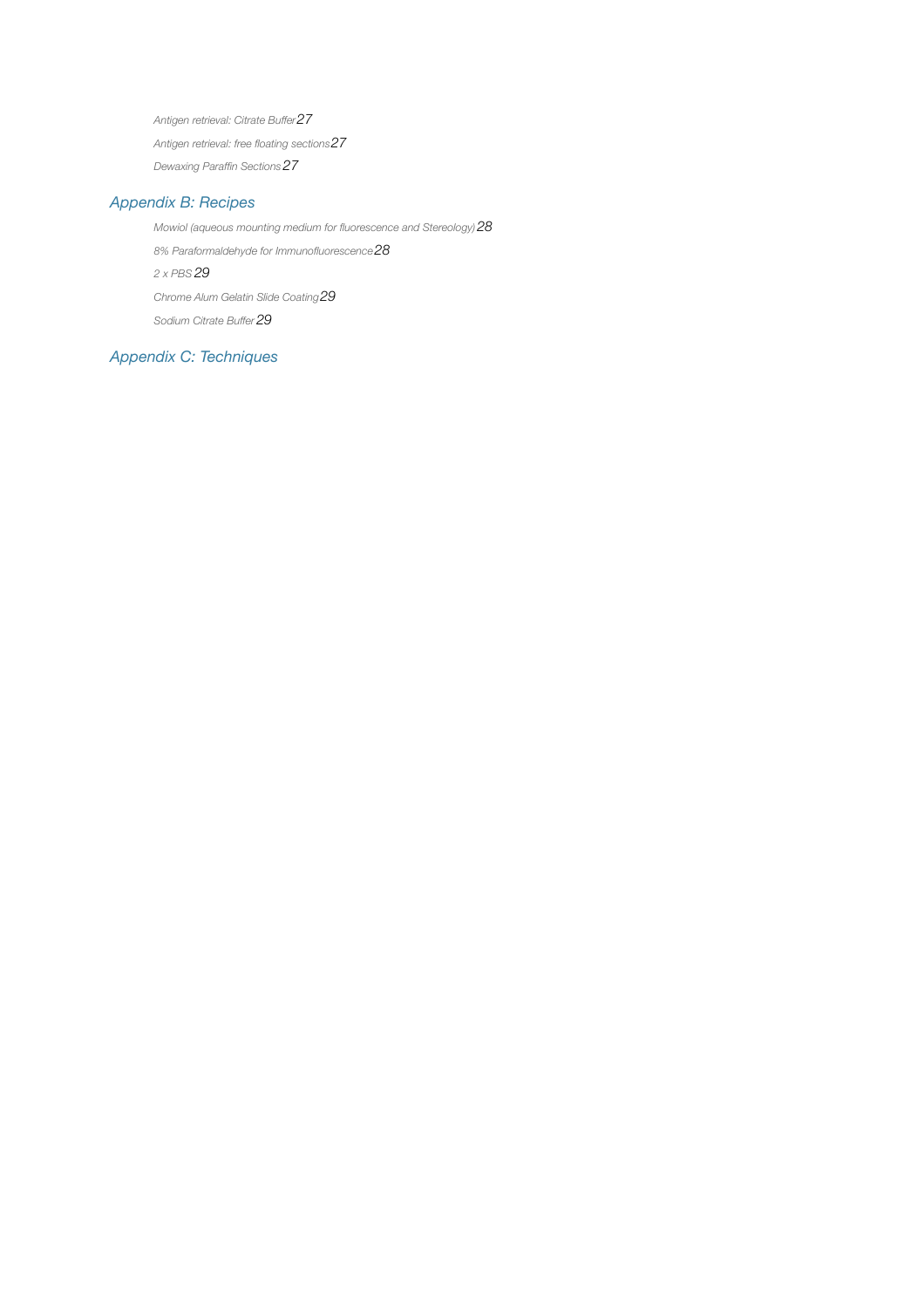# <span id="page-3-0"></span>Overview

## <span id="page-3-1"></span>A Guide to Fixation, Processing and Imaging in Neuroscience

Often times experiments may be rushed with little planning ahead in order to get results quickly. Whilst the experiment may be completed, the tissue fixed, sectioned and imaged in record time the result doesn't show what you need. Worse still you may need to go back and start from the beginning - wasting all the time you spent on the first experiment. This can also mean a loss of important tissue or animals. This happens a lot more than you think and can be easily avoided by spending some time thinking about what you are trying to observe or measure and then thinking about the best way to go about your experiment. You might not know the best way but other people can help you, this book, you lab members, facility managers and research papers are all resources that can all be used to develop and plan your experiments before you waste time doing things the wrong way.

## <span id="page-3-2"></span>QBI Histology Facility

The histochemistry laboratory is located on level 4 and provides training and technical support to QBI Staff and QBI Affiliates. Jane Ellis [\(j.ellis@uq.edu.au\)](mailto:j.ellis@uq.edu.au) manages this facility and should be contacted for advice, training and access to histological instruments.

Services Include:

- Information and advice on appropriate experimental procedures.
- Detailed tuition and supervision on the use of cryostats and microtomes within the facility.
- Expert technical support for processing and sectioning tissue, including staining for rapid completion of projects (1.0 EFT available). *Note: Charges apply.*

### Technical capabilities:

- Cryostat and freezing microtome (sledge) tissue processing and sectioning.
- Paraffin embedding and sectioning.
- Vibratome sectioning.
- Ultrathin sectioning (for electron microscopy).
- Histochemical staining.
- Immunohistochemical staining.
- Several staining methods available on request including silver stains, Luxol Fast Blue, Cresyl Violet (Nissl), and Haematoxylin and Eosin.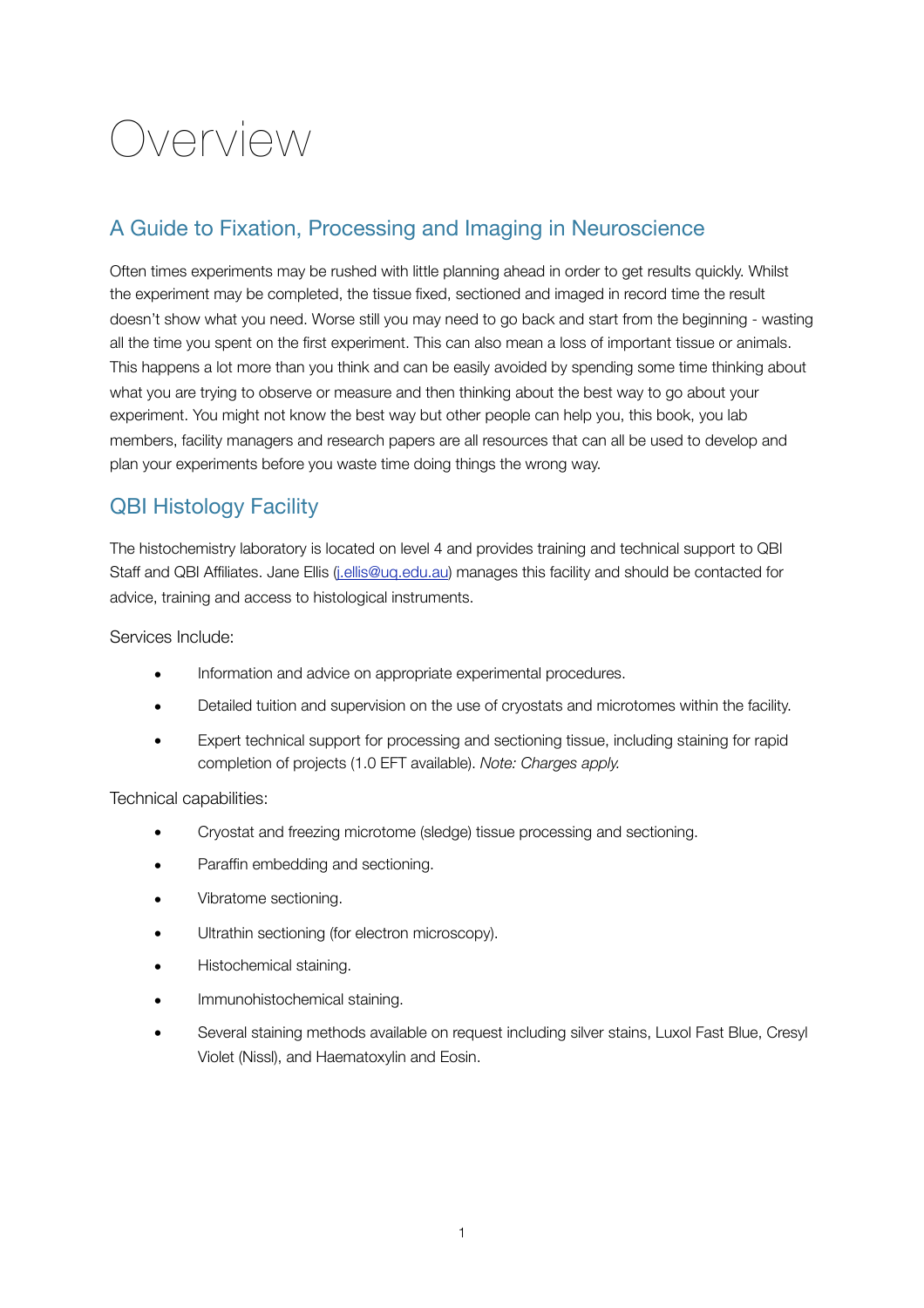## <span id="page-4-0"></span>QBI Microscopy Facility

The microscopy facility has instruments spread through-out the institute that are managed by Luke Hammond ([l.hammond@uq.edu.au\)](mailto:l.hammond@uq.edu.au) and Colin Macqueen [\(c.macqueen@uq.edu.au](mailto:c.macqueen@uq.edu.au)). Please log a job on the helpdesk [\(http://helpdesk.qbi.uq.edu.au](http://helpdesk.qbi.uq.edu.au)/) for advice and training regarding microscopy.

Services Include:

- Information and advice on imaging techniques.
- Basic and advanced training on microscopes and analysis software.
- Guidance and advice for projects, including experimental design.

Technical capabilities:

- Brightfield and mullti-channel fluorescence microscopy.
- Laser scanning confocal microscopy, including spectral imaging and multi-positional imaging.
- Long-term (48hr+) live imaging in brightfield and fluorescence.
- Rapid-acquisition live imaging for intracellular trafficking and calcium imaging.
- TIRF imaging for observing proteins on the cell surface.
- FRET imaging for detecting protein interactions.
- Slide scanners for automated large scale tissue imaging in brightfield and fluorescence.
- Imaging of micro-fluidic devices.
- High-throughput screening of tissue and fluorescence in multi-well plates and dishes.
- Stereology for quantifying cell numbers and analysing axon tracks.
- Neurolucida and Imaris for neuron structure analysis and tracing.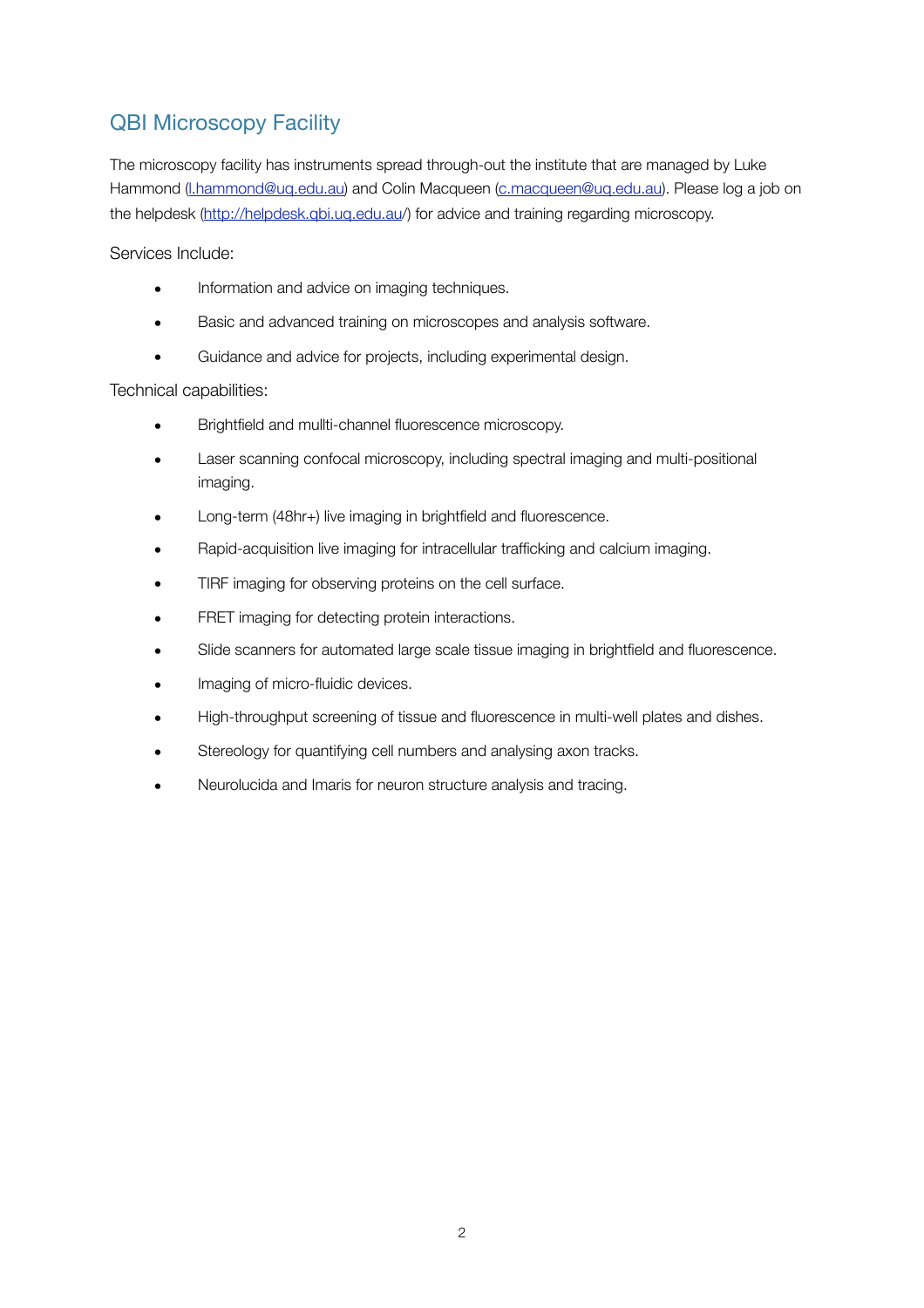# <span id="page-5-0"></span>Plan Your Experiment

### **1. Plan your experiment from start to finish**

The most important step. Getting this right will save you a lot of time!

#### *Think carefully about exactly what you are trying to observe / measure.*

Some examples:

1. Is protein X and protein Y found in the same cell/organelle?

2. Are there less X cells in the cortex when I treat with drug Y?

3. Does the expression pattern/intensity of protein X change in condition Y?

It can help to think about how you would display the final results of this experiment in a figure - what images would you need in each panel to show and convince a reviewer?

#### **What you need to observe / measure will determine what techniques you should use.**

If you are not sure what the best approach is at this point *you should ask for help*. Has someone previously carried out this experiment in your laboratory? How did they do it? Has a similar experiment been carried out in the literature? Check methods in publications where similar experiments have been carried out successfully.

Before commencing a project it is recommended you contact histology and microscopy to clarify the suitability of the technique you intend to use - doing so could save you time, unnecessary stress, troubleshooting later, as well as wasted money and resources.

Be aware of the time it will take to complete the imaging aspects of your project before you start so that you are not left desperate at the last minute - microscopy can be time consuming and instruments can be heavily booked.

*For more information see page 5-7*

### **2. Prepare your sample in the best way for the technique/s you intend to use**

After you have decided what you are observing/measuring and what technique you will use, find out how your cells/tissue should be prepared *for best results*.

The right preparation will make your results easy to observe - the wrong preparation can mean lots of troubleshooting when it comes to imaging. Also, changing your method half-way through a study could make it difficult to compare your new results to older results - it is best to get this right the first time around.

**Fixation:** Choose an appropriate fixation method and don't over-fix - *see page 8*

**Sectioning:** Choose an appropriate method and thickness for sectioning your tissue - *see page 9*

40-50µm sections are often a good choice for most experiments. Any thicker and you can begin having trouble with staining and imaging. Confirm your choices with histology and microscopy.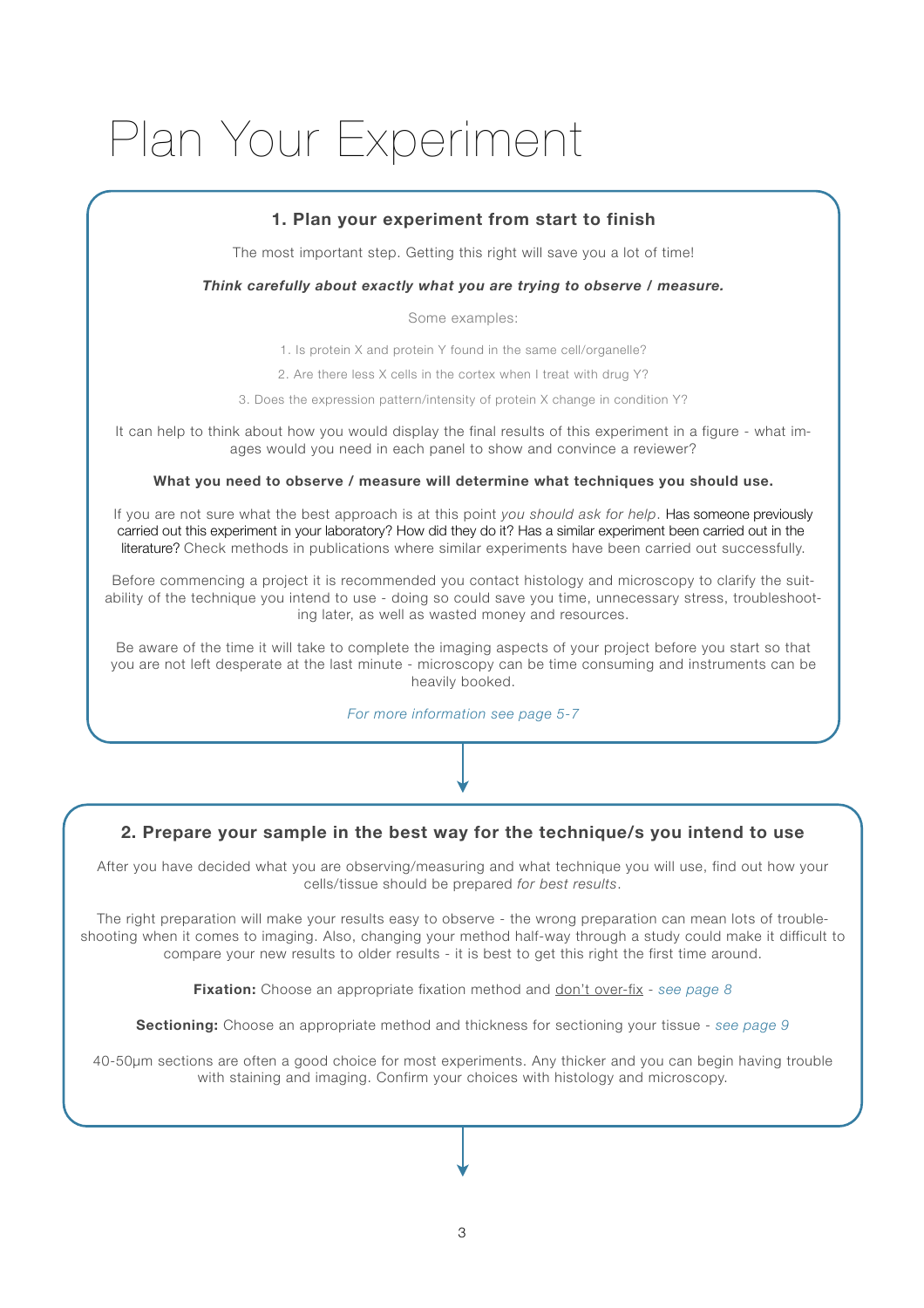### **3. Select the right markers/labels and staining method**

Choose markers that will work well with your technique - there are many to choose from but you want to *avoid marker combinations that may be difficult to tell apart* (e.g. Heamatoxylin with nDAB or GFP with YFP).

You also need to choose a staining protocol. These may vary on the tissue or cells you are looking at.

*for more information see page 10 and protocols*

#### **4. Choose the correct mounting media**

**DPX** works well for brightfield sections to be imaged or scanned

Use **Mowiol** for fluorescence (or for brightfield sections to be used for stereology)

Use **prolong gold** if you are concerned about fluorescence fading or photobleaching

#### **5. Use the right coverslips**

Use *0.17mm thick / No.1.5 coverslips*

Seal the coverslips onto the slide using **clear non-fluorescent nail-polish**

#### **6. Choose the right objective and exposure time**

20x or 63x objectives are often the best choice for most experiments.

When setting the exposure time avoid **oversaturation** which can prevent you from analysing changes in protein expression and localisation. Also, ensure your exposure time is not too long - excessive exposure times often mean you are imaging autofluorescence or bleed-through from another channel.

If you intend to compare your images **keep things consistent** by using the same objective and exposure time. If you want to analyse intensity changes you should image using the same microscope with all the same settings.

*for more information see pages 11-13*

#### **7. Run a pilot study**

In some cases running a small pilot study is recommended as this will assist in refining the methods without losing precious material. Positive and negative controls for the techniques should be included each time the procedure is done to validate the results. If you are not sure about controls ask for help.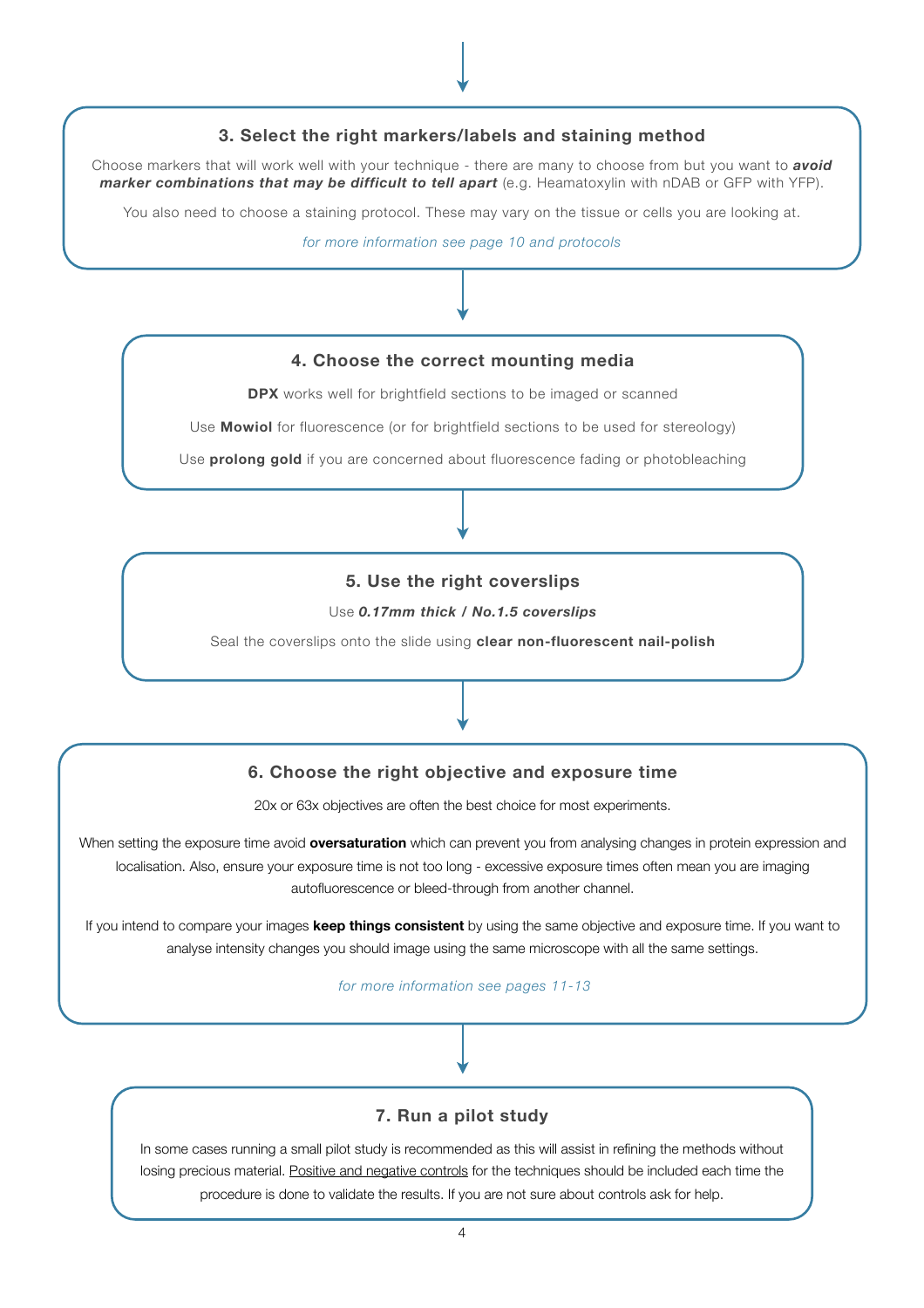<span id="page-7-0"></span>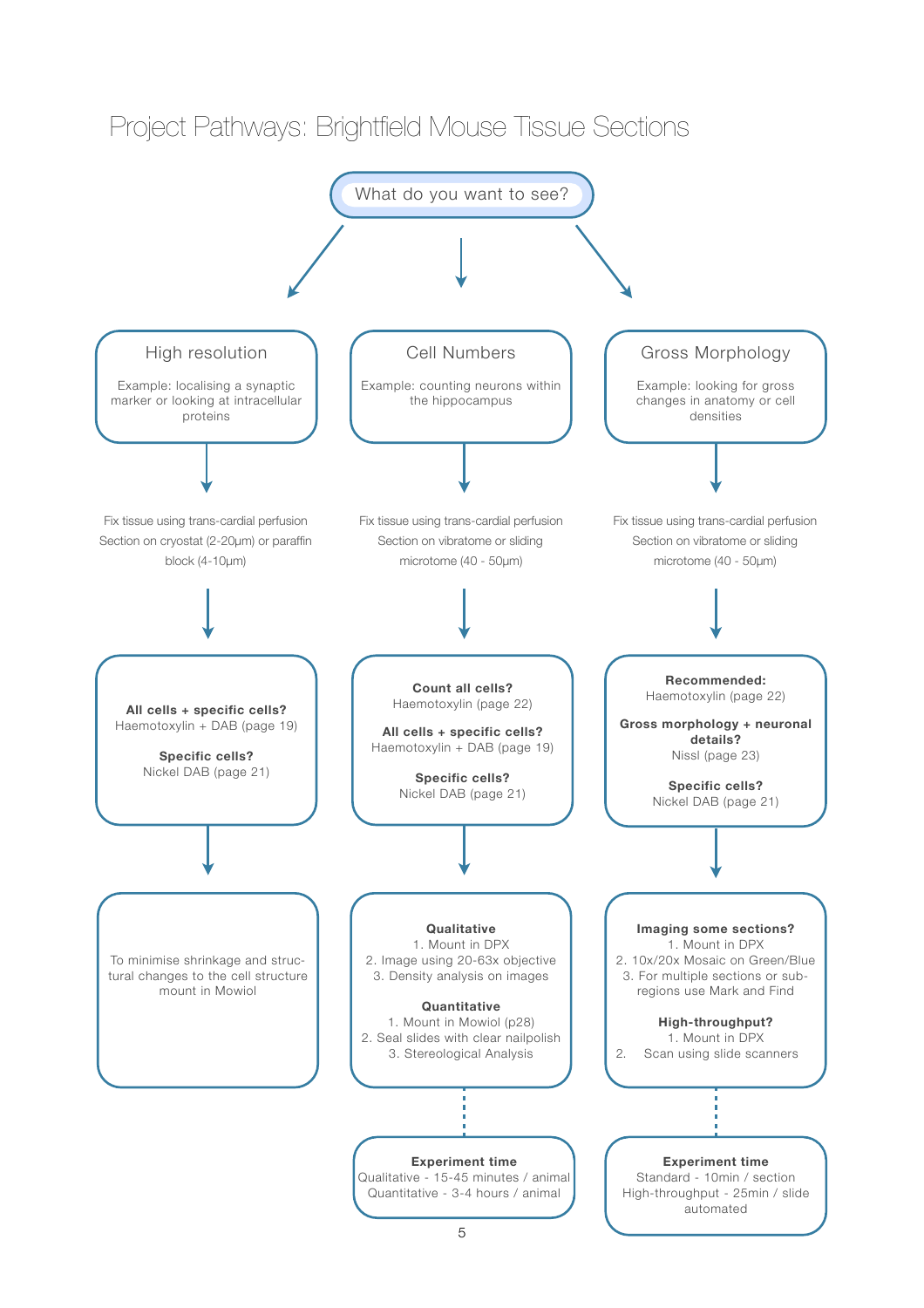

# <span id="page-8-0"></span>Project Pathways: Fluorescence Mouse Tissue Sections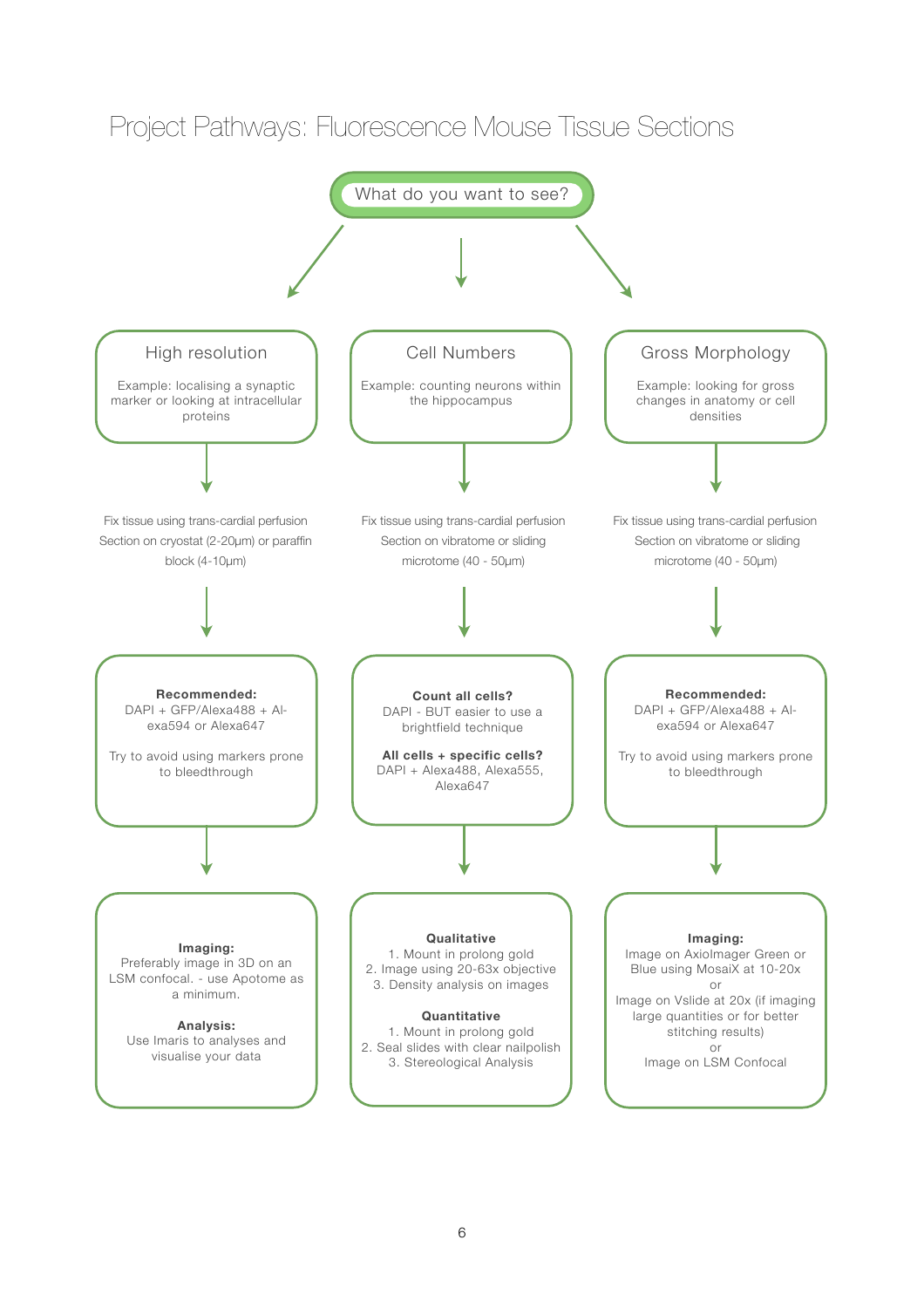

# <span id="page-9-0"></span>Project Pathways: Advanced Fluorescence Techniques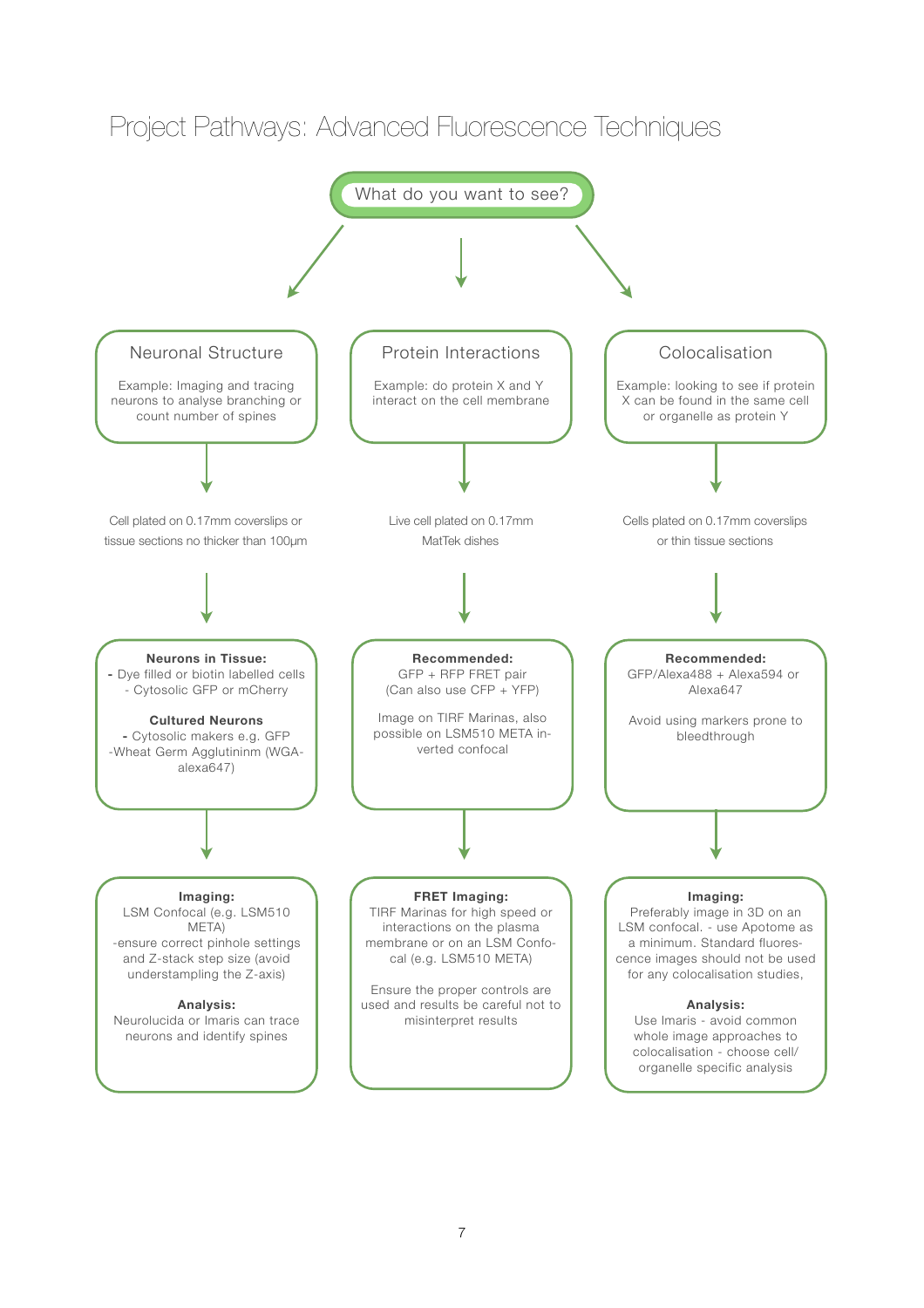# <span id="page-10-0"></span>Preparing Your Sample

## <span id="page-10-1"></span>Fixation - Using Paraformaldehyde

Fixation is also to be carefully selected for the techniques in use. Routine fixation in neuroscience with buffered 4% paraformaldehyde is typical but there are a variety of fixatives and fixation methods. Fresh tissue can be sectioned and post fixed but for good retention of labile protein molecules (such as neurotransmitters), **transcardial perfusion with a paraformaldehyde-based fixatives is preferred**. Post fixation is also a step, which needs careful control and standardization especially when immunohistochemical labeling is used. Cross-linking fixatives can render antigens unavailable for labeling.

Immersion fixation can cause delays in fixing labile protein in situ and can be seen as blurred nuclear staining and poor chromatin preservation.

Paraformaldehyde is toxic and can cause sensitisation reactions. All preparation of powders should be carried out in a fume hood wearing the appropriate PPE. The powder dissolves most effectively in water heated to 50<sup>o</sup>C and sodium hydroxide pellets added gradually to adjust the pH to 7.4.

#### **Important Notes on Paraformaldehyde:**

- Tissues should not be stored in PFA long term remove your sample from PFA as soon as possible.
- Over fixation by leaving tissue/cells in paraformaldehyde for too long renders some antigens irretrievable and increases autofluorescence.
- Fixation time can vary depending on the antigen of interest and tissue type. It is very important to **check you are using the right fixation protocol for your tissue and technique**

Other fixatives are used in histology and should be selected to optimise staining and morphological preservation. Antigen retrieval of paraformaldehyde paraffin embedded tissue is necessary and this can be achieved using enzyme digestion or heat retrieval (for standard solutions see page 25). All times for retrieval and antibody concentration titration must be carried out on a known positive slide to optimise staining prior to application to the test sample.

### **Information about perfusion fixation vs drop fixing**

There are differences in the characteristics of tissues which have been perfused and those which are immersion or drop-fixed. If immunohistochemical labeling using the DAB chromagen, then be aware that drop fixed material will have erythrocytes present which will stain if not adequately blocked with hydrogen peroxide prior to staining. Also nuclear detail can be affected in immersion fixed tissues due to the diffusion of nuclear proteins out of the nucleus as the fixative diffuses into the tissue. Where possible perfusion fixation is highly recommended as this is instantaneous at labile proteins will be fixed in situ.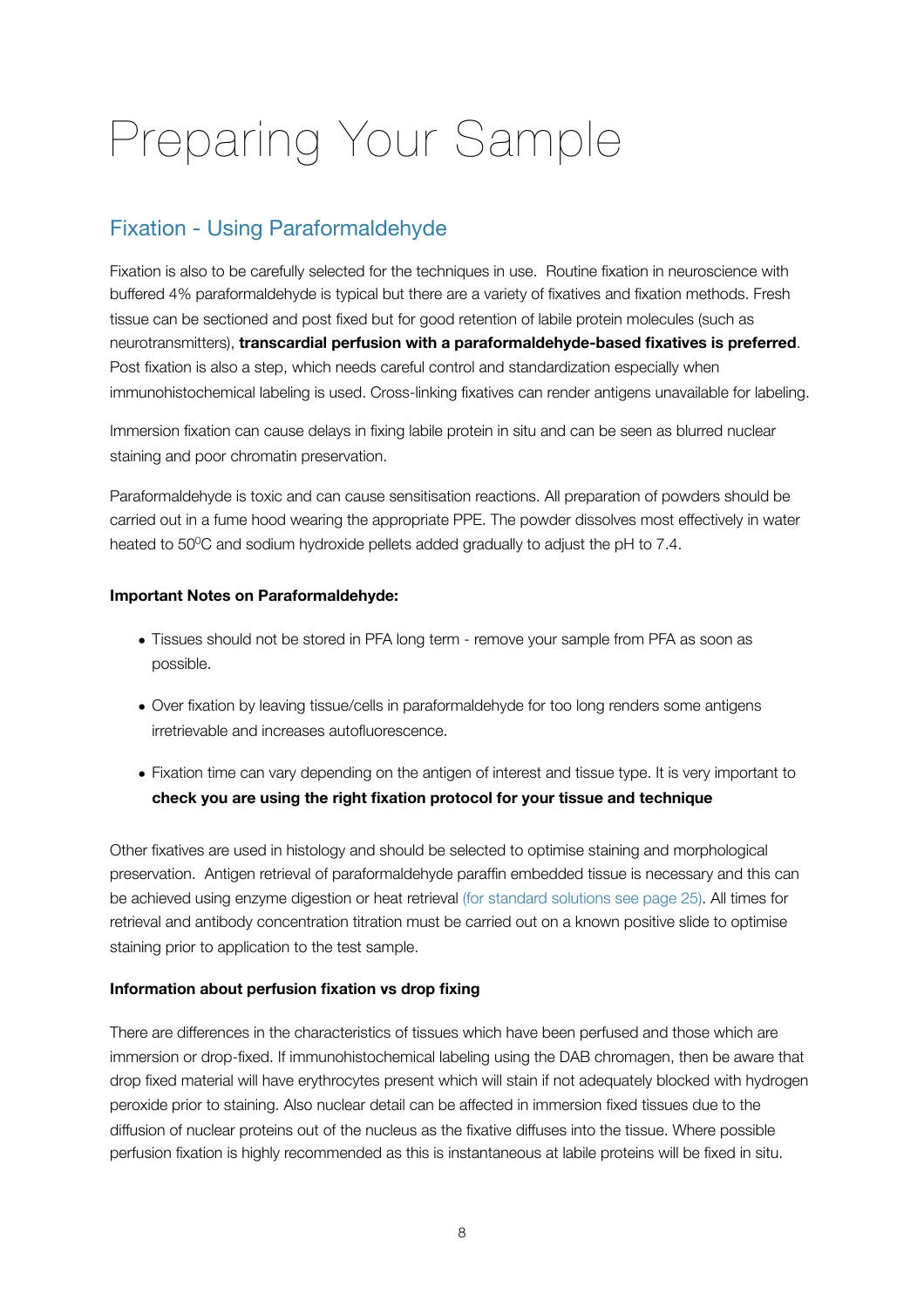## <span id="page-11-0"></span>Sectioning Your Tissue

The thicker the section the more difficult it becomes to resolve small subcellular structures and immunohistochemical staining becomes limited due to antibody penetration into the sections. The final size and expression levels of the protein or structure of interest should be known and the labeling technique and sectioning thickness determined to ensure resolution using the microscopes available at QBI is optimized. Improved penetration using detergents and use of signal amplification may be necessary.

5 - 20 µm : high resolution brightfield/fluorescent techniques or for use on the slide scanners

40-50 µm : imaging gross morphology or for conducting stereology and slide scanning

100 µm : imaging filled neurons or brightly stained tissue (tissue thicker than this can be difficult to image)

## <span id="page-11-1"></span>Paraffin Embedding (3-10µm)

Paraffin embedding provides a permanent archival block that can be cut at thicknesses ranging from 3 to 10um. These thinner sections provide better microscopic resolution and are useful for various staining applications. Antigen retrieval techniques are usually needed for immunohistochemical stains.

## <span id="page-11-2"></span>Frozen Sections (5-20µm on cryostat / 30-100µm on sliding microtome)

Fresh frozen sections require snap freezing only before sectioning. Post fixation, once the sections are cut to prevent loss of morphological features during staining. Prefixed tissues should be sunk in 30% sucrose to prevent ice-crystal artifact during freezing. The cryostat and sliding microtome can be used for sectioning frozen tissue.

\*Frozen sections cannot be used for EM work but specialized freeze-drying techniques are carried out at The Centre for Microscopy and Microanalysis.

## <span id="page-11-3"></span>Vibratome (40-100µm)

Vibratome sectioning can be carried out on both fixed and fresh tissues. Fixed tissue sections can be cut from 40um up to 100um depending on the subsequent staining. The benefit of vibratome sections, is that free floating sections can be stained very effectively with immunohistochemical techniques and once mounted on slides are relatively wrinkle free. The added advantage of this technique is that sections can be used for electron microscoscopy processing and ultrathin sectioning and therefore achieve greater resolution.

## <span id="page-11-4"></span>Ultrathin Sectioning (60nm for electron microscopy)

This technique requires planning and the application of considerable amounts of time for processing and sectioning to achieve a good quality result. Fixation with a gluteraldehyde-based fixative is necessary. Other processing techniques are also available through The Centre for Microscopy and Microanalysis.

\*A license has to be purchased with CMM for access to processing facilities and the electron microscopes.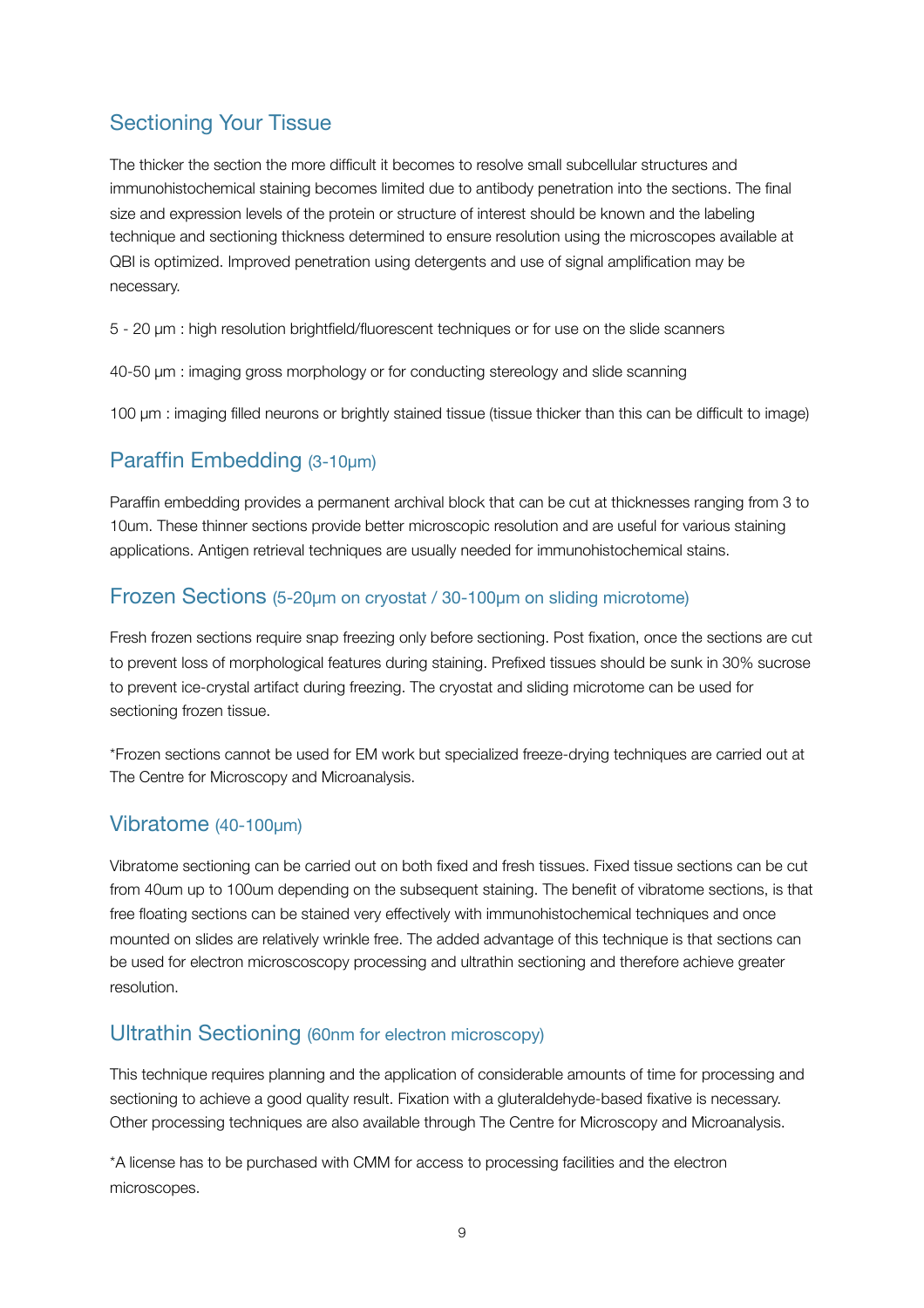# <span id="page-12-0"></span>Staining Your Sample

## <span id="page-12-1"></span>Immunohistochemistry

Immunohistochemistry is widely used in Neuroscience studies and requires careful work up and **inclusion of positive and negative controls** to ensure the final label is specific and sensitive. If this is not done the result is in question as merely an artifact of processing and staining. Work up requires **titration of the antibody concentration and a sensitive positive control**. Isotype antibodies should also be run with the experiment to exclude staining caused by inter species reactivity and other nonspecific binding reactions.

Polyclonal and monoclonal antibodies are available for use and have the ability to label target proteins. The limitations of these types of antibodies should be considered where a small poorly expressed protein is the target and where cross reactivity with the species of the tissue may be an issue. Pre adsorbed antibodies are available at extra cost but these are useful for multiple labeling techniques.

Antigen retrieval is required for most aldehyde fixed tissues and is essential to reveal antigens in the tissue. Fresh frozen sections can be post fixed in acetone to eliminate the need for cross linking fixatives and this can be useful when looking for fixation sensitive epitopes.

In tissues that have very low expression of the antigen of interest **amplification kits using Tyramide** are commercially available and this provides better signal to background staining. (for Tyramide Signal Amplification (TMA) protocal see page 24)

## <span id="page-12-2"></span>Fluorescence and Chromogenic Labeling

The type of label used in immunohistochemistry will be dependent on levels of expression of the protein of interest. The lower the expression and smaller the tissue entity the more sensitive the labeling needs to be. Bright fluorescent labels in the orange to green wavelengths are best for small or low expression especially if multiple labels are being applied. For strongly expressed antigens a chromogen such as DAB +/- nickel enhancement will allow for long term archiving of slides. Make sure your final chromagen compliments any counterstain color.

### **A recommended setup if you want to observe multiple proteins is:**

**DAPI/Alexa350 + Alexa488/GFP + Alexa594 + Alexa647** (Look out for **crosstalk** between Red and Far Red channels)

**Another 4 colour combination is:**

**DAPI/Alexa350 + Alexa488/GFP + Alexa555 + Alexa647** (Look out for **crosstalk** between Green and Red channels)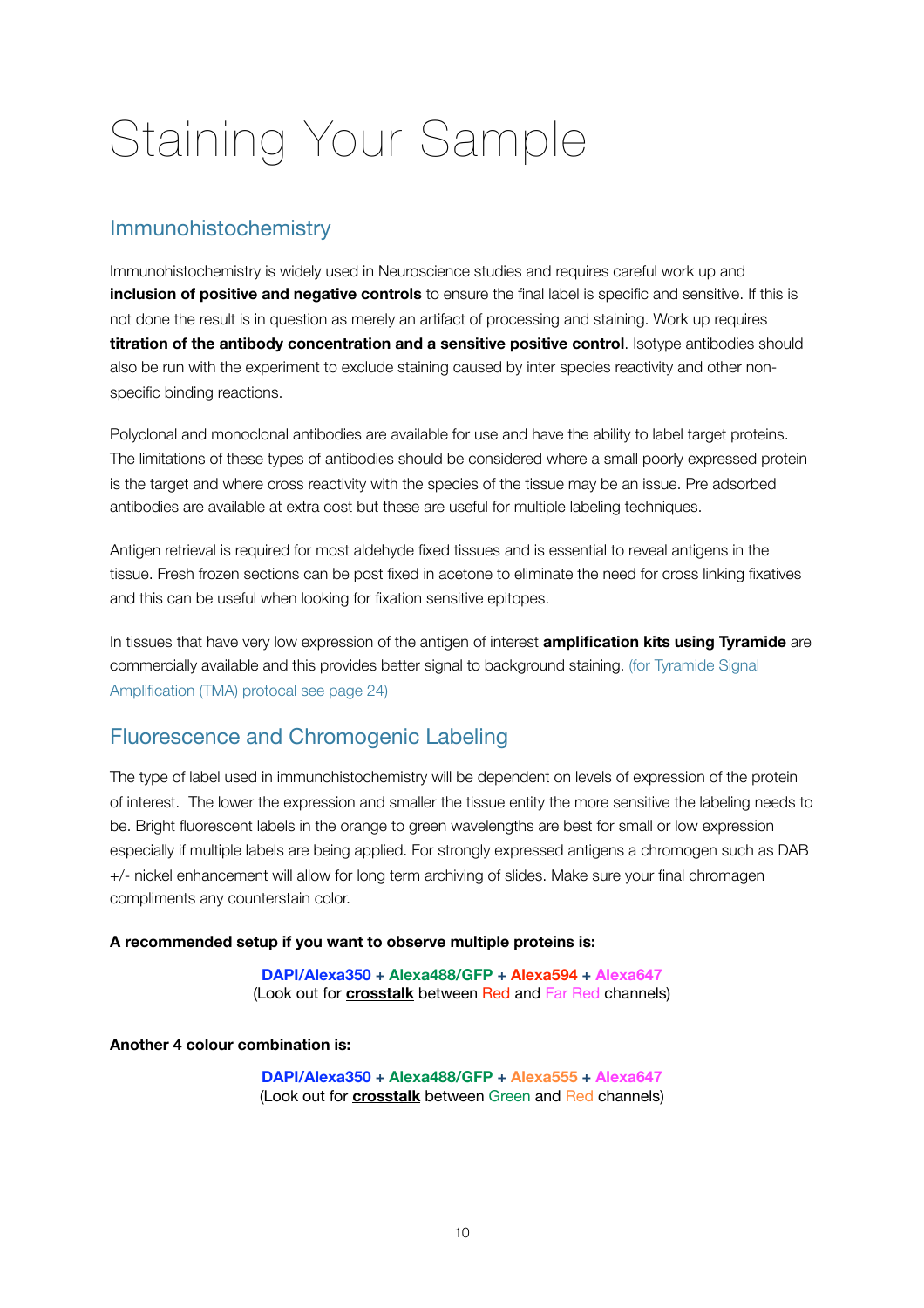# <span id="page-13-0"></span>Imaging Your Sample

## <span id="page-13-1"></span>Choosing the right technique

There are many microscopy techniques available, the one you choose will depend on your research question, and should be considered before preparing your sample - as discussed on page 3 of this guide.

Some examples of research questions and suitable microscopy techniques available at QBI include:

- Cellular structures and/or protein colocalisation ApoTome or confocal microscopy
- Accurate quantificaiton of cell numbers Stereology
- Tracing of neurons or axon tracts Confocal microscopy and Imaris / Neurolucida
- Measuring protein interaction FRET or FLIM
- Imaging protein delivery or cell surface dynamics TIRF
- Protein dynamics FRAP
- Long term cell changes or drug responses high-throughput multiwell automated live microscopy

If you are imaging a sample using brightfield techniques it is important to ensure you are using correct Kohler illumination (if you are unsure of how to do this please contact microscopy).

If you are imaging a fluorescent sample you should be aware of how to choose the right exposure time (discussed below).

## <span id="page-13-2"></span>Exposure times

One of the most important things to consider when imaging your sample is the exposure time. The exposure time is essentially the length of time the camera spends capturing the image - a longer exposure time will mean a brighter image but also increases the chance of crosstalk and/or of imaging autofluorescence (page 12).

When imaging your sample the first thing to do is to have a look through the eyepieces - does the fluorescence look faint by eye? If so, it may not be real staining, or if it is real it may be difficult to image using a confocal.

If you are confident the fluorescence is the result of real staining choose an exposure time that avoids over saturation. Over saturation can often result in images that cannot be used for any advanced analysis such as comparing protein expression. The exposure time should also be kept to a minimum if you need to avoid photobleaching - this will be the case if you are imaging a live sample over time, or if you are capturing a large Z-stack through your sample. A short exposure time will also minimise crosstalk and autofluorescence.

The settings below are a guide for the exposure times you should observing for your sample using the **20x objective** found on the microscopes within QBI. If your exposure times vary greatly from these it is possible you are imaging autofluorescence.

DAPI 20-80msec Alexa488/GFP 200-800msec Alexa555/568/594 200-800msec Alexa647 400-1500msec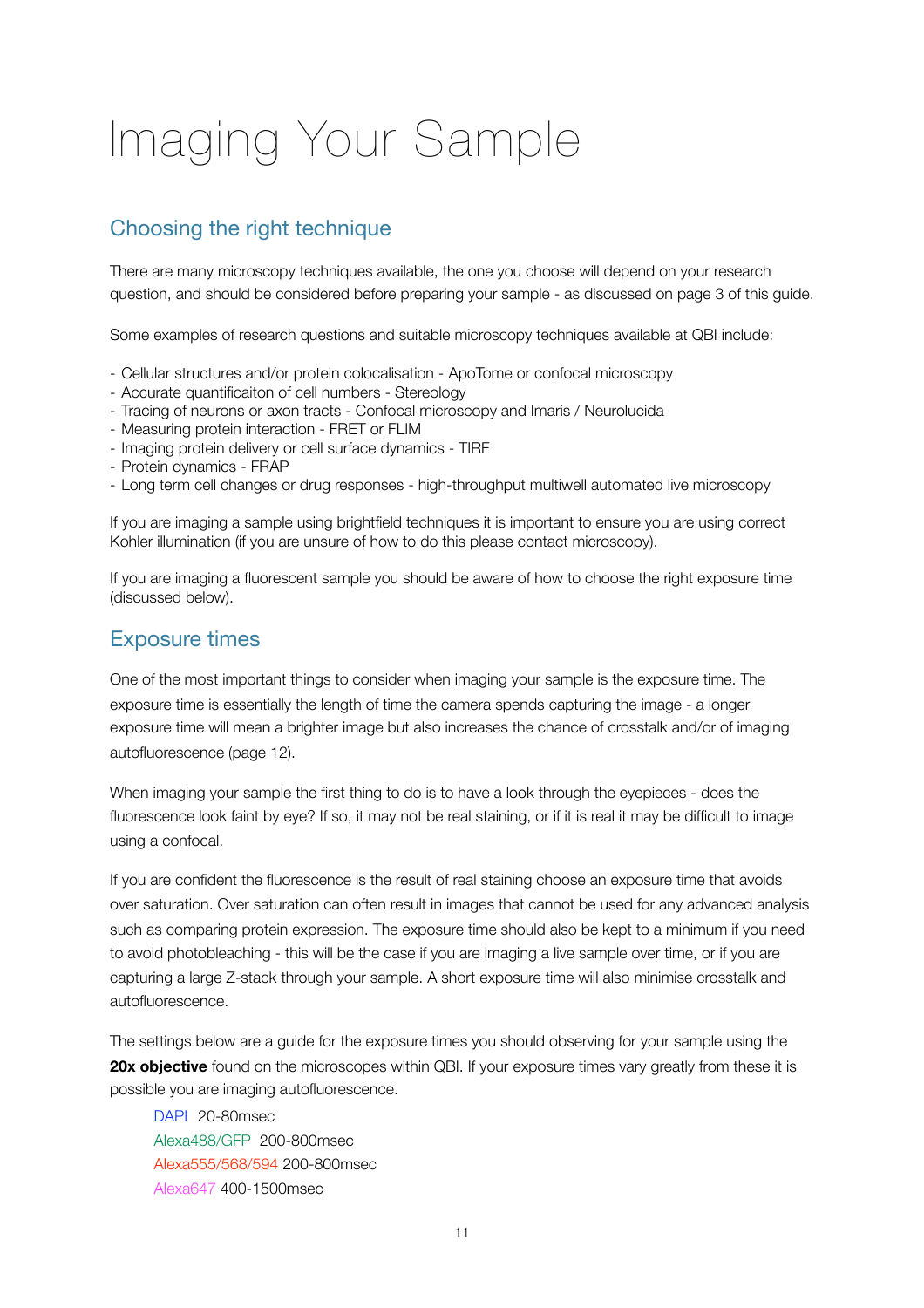## <span id="page-14-0"></span>Fluorescent crosstalk / bleed-through

When imaging a sample that has more than one fluorescent marker it is important to avoid fluorescent **crosstalk**. Crosstalk occurs when two (or more) fluorescent markers are excited and imaged when trying to capture the signal from only one. This can often happen in samples containing **GFP** and **Alexa568**, especially when one is significantly brighter than the other. The resulting image will look as though there is perfect colocalisation between the green and red fluorophores (yellow).

If you are trying to accurately measure protein colocalisation choose markers that are further apart (e.g. **GFP** and **Alexa594** or **Alexa647**) or use a confocal microscope.







## <span id="page-14-1"></span>Autofluorescence

Many endogenous proteins and compounds within cells and tissue fluoresce naturally. It is important to keep this in mind when imaging your sample so that you don't confuse this fluorescence with that of your protein or marker of interest. Different tissues fluoresce in different ways, in the case of mouse brain the tissue often fluoresces in the green to yellow spectrum and can easily be confused with Alexa488 labeling by a hopeful researcher using a new antibody. Insect tissue can fluoresce from green all the way up into the red spectrum.

Over fixing will also contribute to the fluorescence of tissue, the longer the sample is left in PFA the more intense the autofluorescence will below. To avoid this find out the minimum time you need to leave your sample in PFA (15 minutes to overnight - as discussed in this guide).

Fluorescence coming from fluorescent labels will almost always be much brighter than autofluorescence so a good way to check is to look at your sample through the oculars - real staining should be bright and in specific locations, autofluorescence will appear dim and relatively uniform.

Commerically available reagents such as FocusClear can reduce autofluorescence in tissue samples. Simiarly, stains such as sudan black can block out certain forms of autofluorescence.



Autofluorescence observed in a 50µm mouse brain section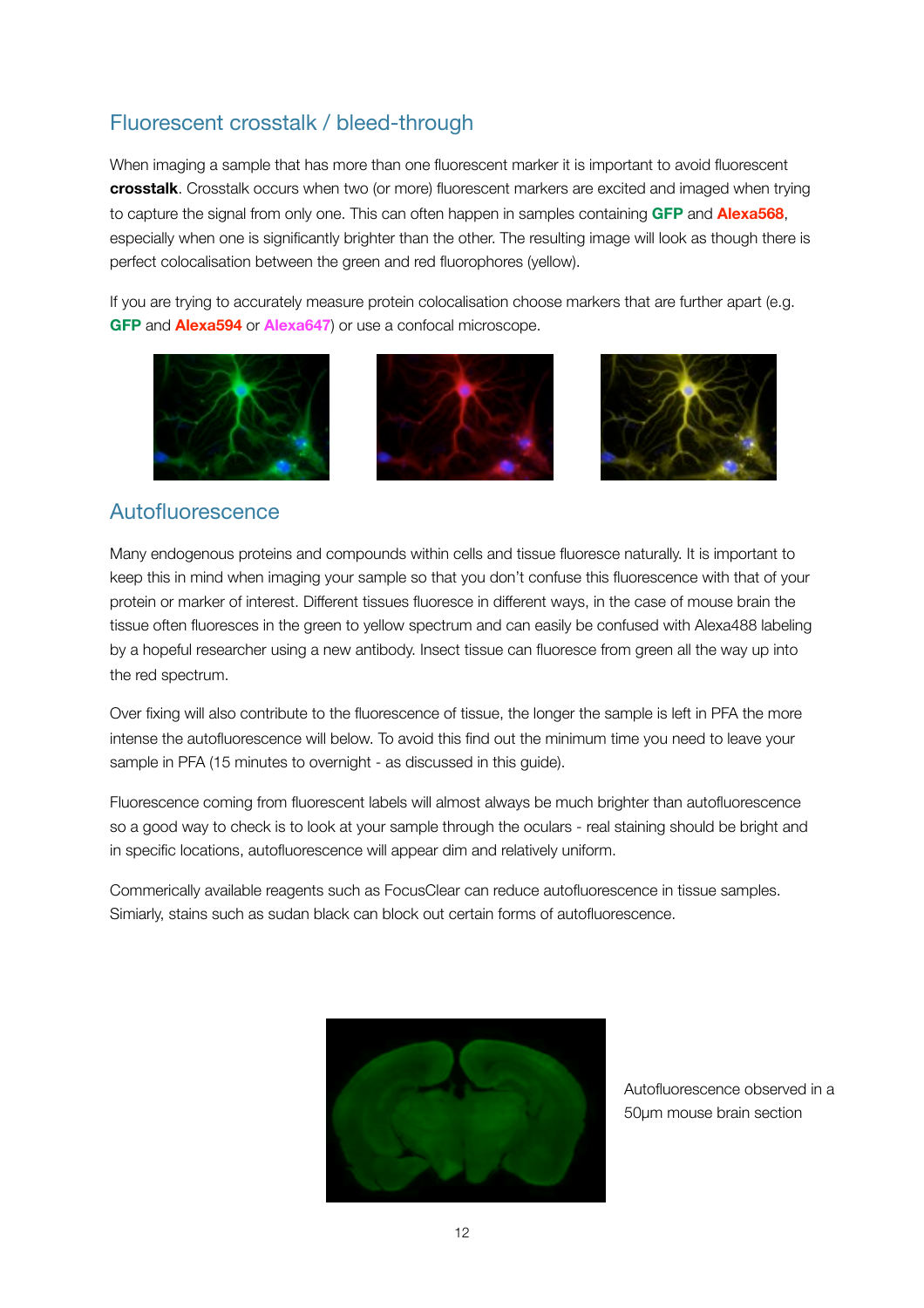## <span id="page-15-0"></span>Keep things consistent

If you are imaging cells or tissue with the intention of comparing changes in protein expression or colocalisation it is important to keep everything consistent. This is because big variations in fluorescent intensity can occur between objectives as well as between microscopes. Even if you are not making sensitive measurements it is still a good idea to choose a microscope for your project and stick with it this way if there any changes through your project you can be sure they are not related to the microscope.

To keep things consistent remember to:

- 1. **Use the same microscope** different microscopes will have different bulbs and have usually been running for different amount of time - this means different light intensity and subsequently different exposure times.
- 2. **Use Colibri/LED illumination where possible** LEDs don't change in intensity very much as they age. Colibri can cause increased crosstalk between channels so check for this.
- 3. **Use the same objective**
- 4. **Use the same exposure time**  use your brightest sample to set the exposure time, this will help you to avoid overexposure.
- 5. **Image your samples as close together as possible** if it is an important experiment try to do all your staining and imaging at the same time - as staining ages it can become less fluorescent so imagining some slides one week and other slides a few weeks later will give you confounding results. Similarly, as the bulb in the microscope ages it will become less intense or if it is replaced it may be much brighter than when you first set your exposure times.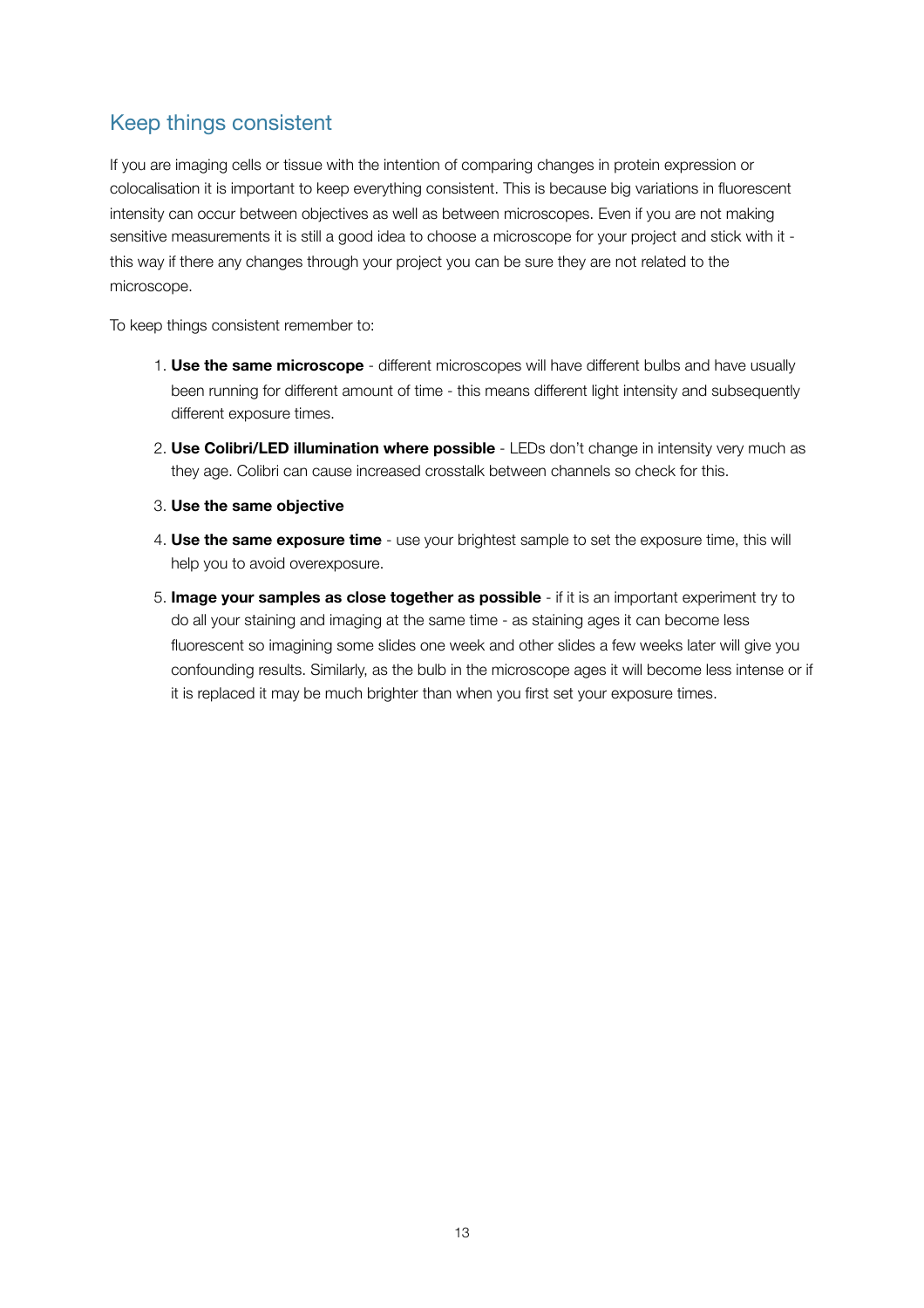# <span id="page-16-0"></span>Appendix A: Protocols

## <span id="page-16-1"></span>Fixation : Animal Trans-cardial Perfusion Technique

#### **Pre requisites:**

Animal ethics approval Training in the safe handling of laboratory animals Training in animal perfusion

#### **Reagents:**

- **Pre-perfusion buffer** (for washing to clear blood vessels and open up the capillaries) Sodium Nitrite 0.01% in PBS pH 7.4

#### - **Fixative**

 4% Paraformaldehyde +/-0.25% Acrolein (other fixatives can be used here)

#### - **Anesthetic**

see "NHMRC Guidelines to promote the well-being of animals used for scientific purposes"

#### **Method:**

- 1. Set up the perfusion rig with fresh filtered solutions each time and ensure that all tubing is clean and free of blockages.
- 2. Anesthetise the animal checking the foot pinch reflex to make sure it is fully anesthetised.
- 3. Secure the animal on its back.
- 4. Cut open the pericardium
- 5. Pull the heart down to reveal the ascending aorta and insert the catheter into the ascending aorta.
- 6. Clamp the heart at right angles to the catheter.
- 7. Cut the right atrium.
- 8. Make sure the pericardium does not occlude the venous outflow.
- \*\*The principle of perfusion is to start at a rate equivalent to cardiac output.
- 9. Begin the perfusion by running the wash solution through to open the capillaries and wash the erythrocytes out of the tissue.
- 10.Once cleared switch to the fixative.
- 11.The run through time for the fixative should be 20 to 30 mins.
- 12.Dissect out the brain and post fix for 24 hr (this may vary depending on the sensitivity of the antigen).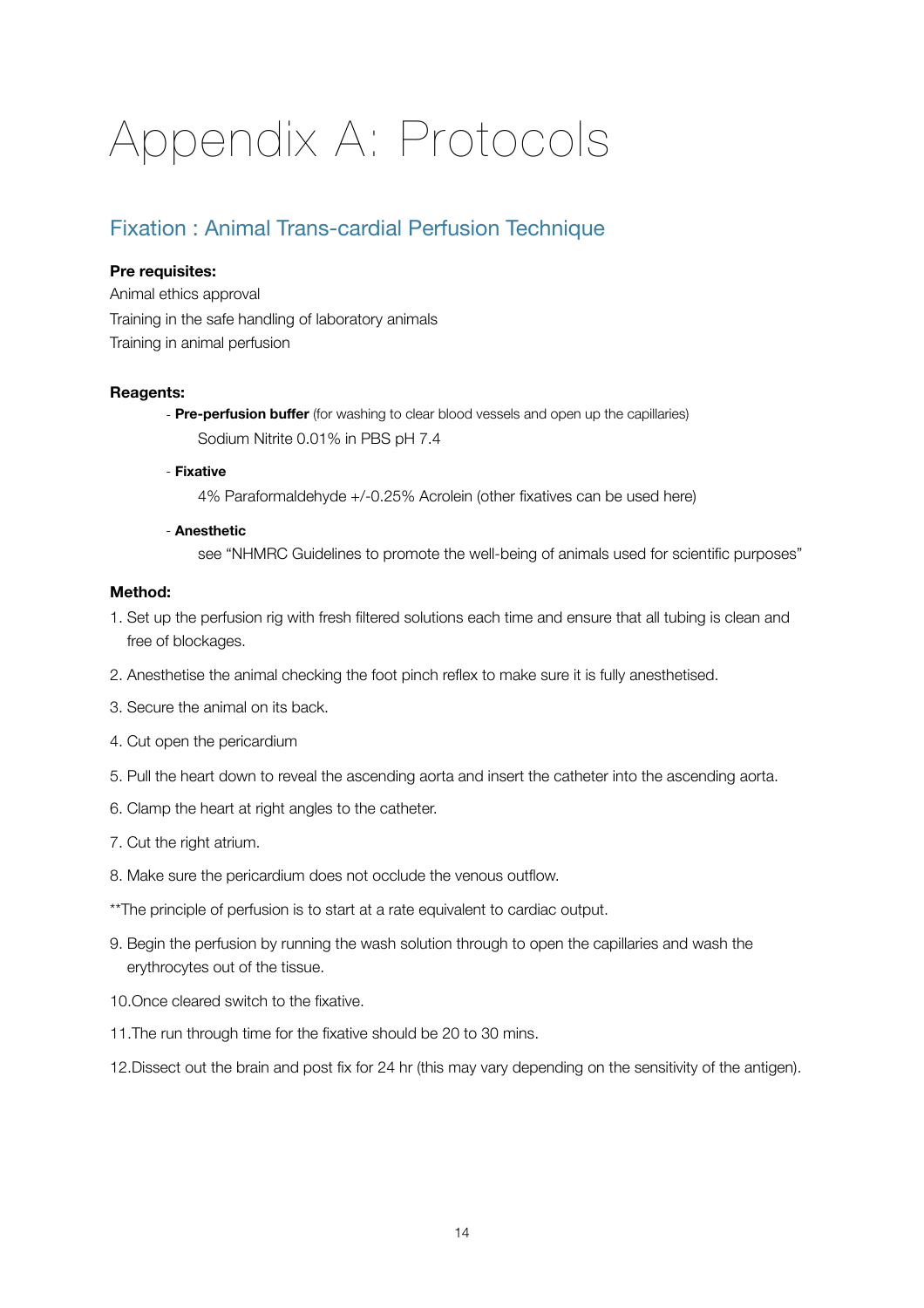## <span id="page-17-0"></span>Sectioning : Tissue Preparation for Vibratome Sectioning

- 1. Fix in 4% paraformaldehyde in 0.1 M PBS pH 7.2-7.4.
- 2. remove excess fixative by washing tissues in PBS x 3.
- 3. Embed in warm 40ºC 4% agarose in distilled water (dH20).
- 4. Cool tissue blocks to 25ºC or until the agarose solidifies.
- 5. Trim excess agarose away and attach blocks to metal chuck using cyanoacrylate adhesive.
- 6. Cut sections to 30-50µm Vibratome sections.
- 7. Collect sections in 0.1M PBS (add azide 0.05% for long term storage>1 week).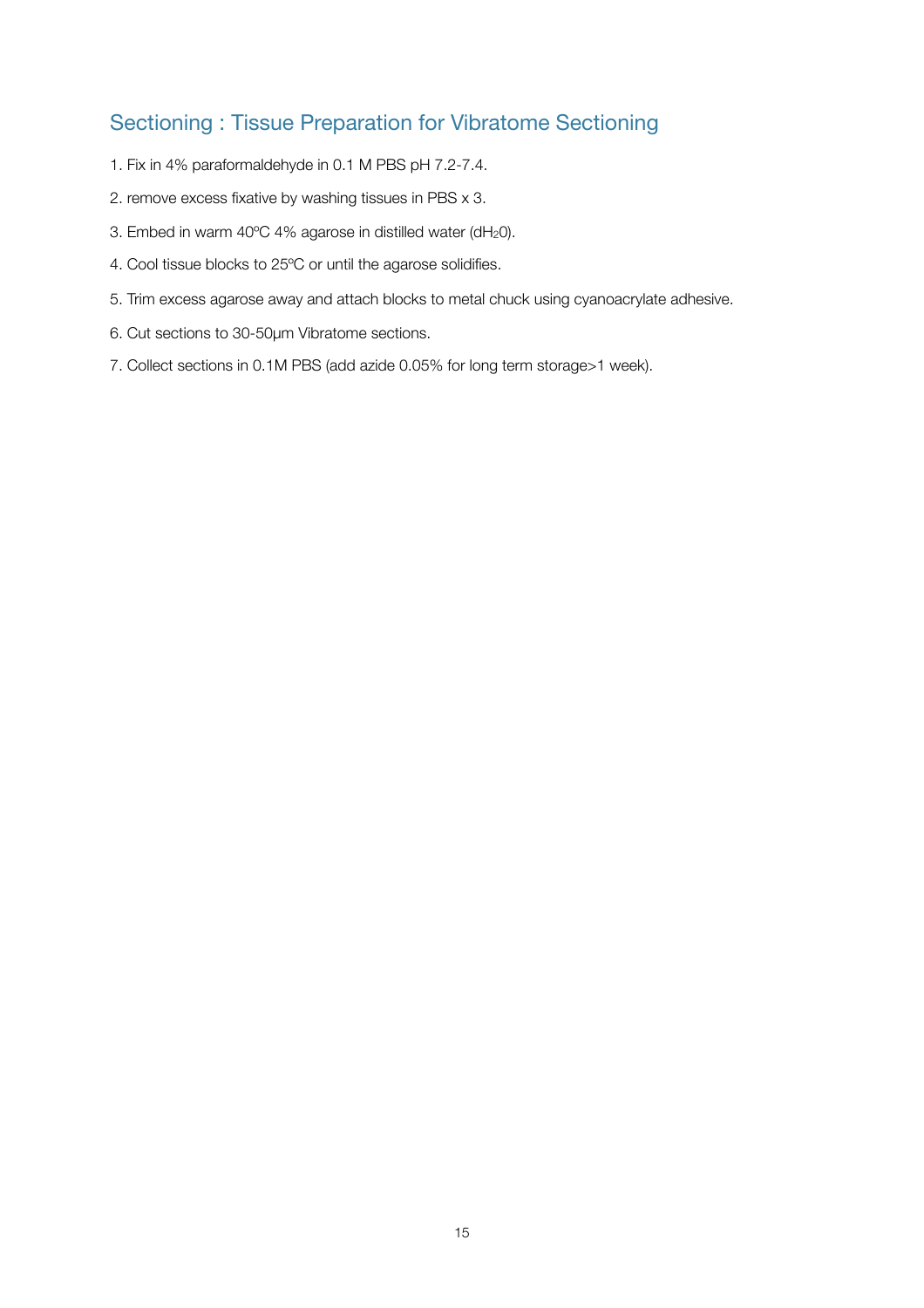## <span id="page-18-0"></span>Fluorescence : Immunohistochemistry (cultured cells and monolayers)

Reagents:

#### - **Fixative**

 Use 4% PFA (sometimes kept as frozen 8% stock - add 2xPBS buffer to make up to 4%)

- **Blocking Buffer**

 0.5% BSA/PBS (e.g. 0.5g BSA in 100ml PBS) (% = g/100ml)

#### - **Permeabilisation Buffer**

0.1% TX-100 in PBS (e.g. 10% Tx-100 stock then 200µl in 20ml PBS)

Method:

- 1. Fix cells: 4% paraformaldehyde in PBS, pH7.4 for 30-90 mins RT
- 2. Wash gently x3 PBS
- 3. Permeabilise cells with 0.1% TX-100 in PBS for 5mins
- 4. Wash 2x in PBS
- 5. Block for 10min in 0.5% BSA/PBS (but can be as long as you like)
- 6. While blocking should make up primary antibody, dilute antibody in BSA/PBS, need 25-40ul/coverslip

 $E.g.$  Antibody 1:50 = 2ul in 100ul BSA/PBS

- 7. Aliquot onto parafilm with sufficient space between coverslips
- 8. Pick up coverslip and dry edges gently (touch corner to kimwipe) and place coverslip cells down onto antibody drop. Incubate for 60-90min RT
- 9. Flip coverslip so cells face up and wash gently with BSA/PBS x 3
- 10.Prepare secondary antibody (25-45ul/coverslip) and incubate for 45-60min \*many 2° Ab are used 1:400 (e.g. 1ul per 400ul) in BSA/PBS
- 11.Wash x3 BSA/PBS
- 12.Wash x3 PBS

**\*\*** This protocol outlines a general method for immunohistochemical staining and can be adjusted to suit the antibodies used.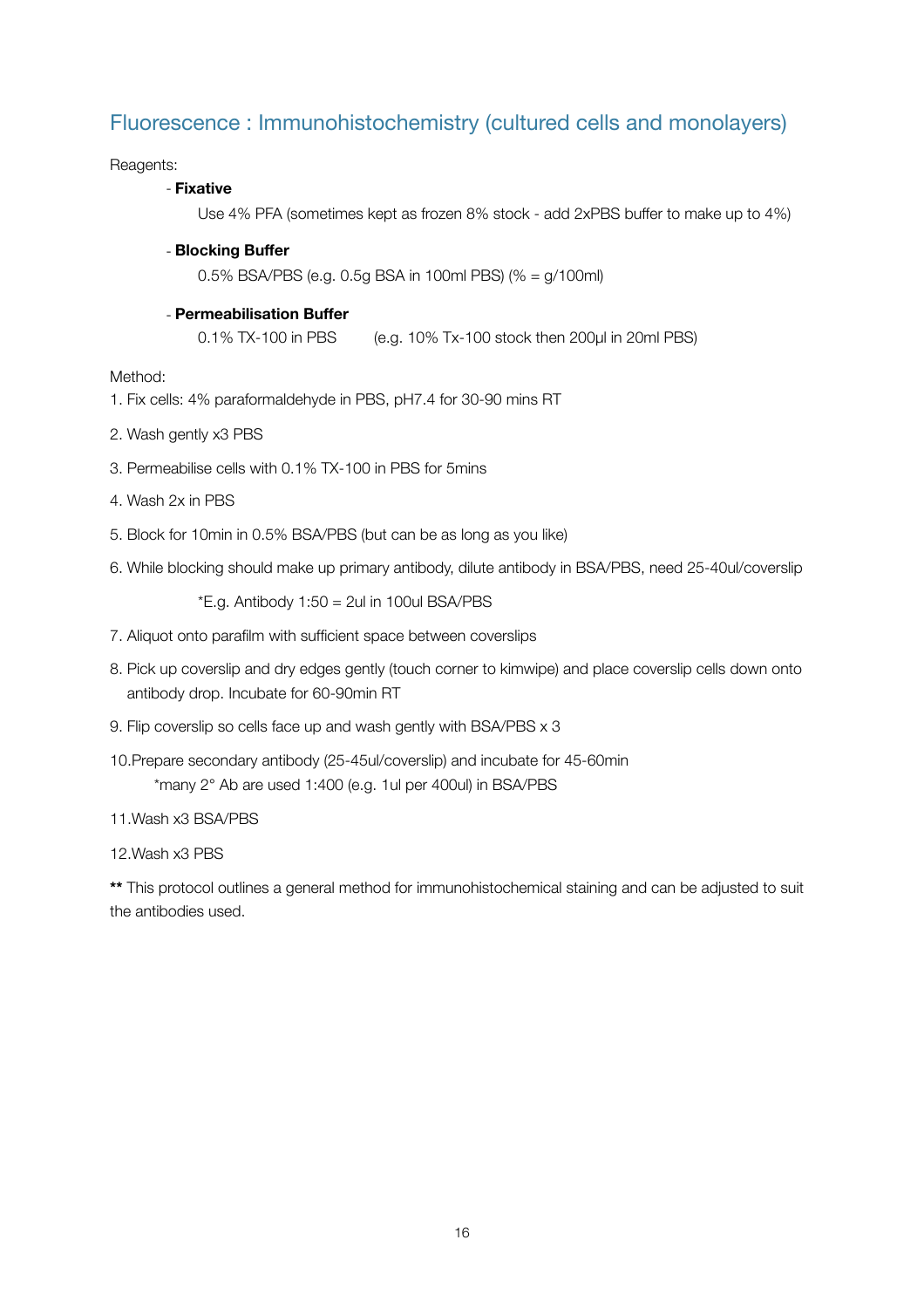## <span id="page-19-0"></span>Fluorescence : Immunohistochemistry (Cryostat Semi-thin sections)

#### Reagents:

- 50 ml of 1xPBS pH 7.4
- 50ml of 1% BSA/PBS
- Primary antibody: As recommended by manufacturer
- Secondary antibody: As recommended by manufacturer *Alexa dyes usually work best at 1:400*

### Method

- 1. Cryostat sections are picked up on subbed slides (chrome-alum gelatin coated) and air dried for at least 2 hours.
- 2. Draw a circle around section with hydrophobic pen.
- 3. Wash sections with PBS 3 times
- 4. Block with BSA/PBS for 1-10 minutes.
- 5. Add 1<sup>o</sup> antibody for 1 hour.
- 6. Wash with BSA/PBS 3 times.
- 7. Add 2o Ab for 1hr
- 8. Wash with BSA/PBS 3 times
- 9. Wash with PBS 3 times.
- 10.A counterstain may be added for a few minutes, followed by PBS washing.
- 11.Mount with fluorescent mounting medium (mowiol / prolong gold), dry edges, seal with nail polish.
- \*\*Ensure nailpolish is non-fluorescent

## <span id="page-19-1"></span>Fluorescence : Immunohistochemistry (free floating tissue sections)

This method requires extended incubation times to account for the increase in section thickness and exchange of solutions into an out of the tissue. Permeabilising the tissue is also necessary and must be carefully calibrated to optimise staining without deterioration of the tissue integrity.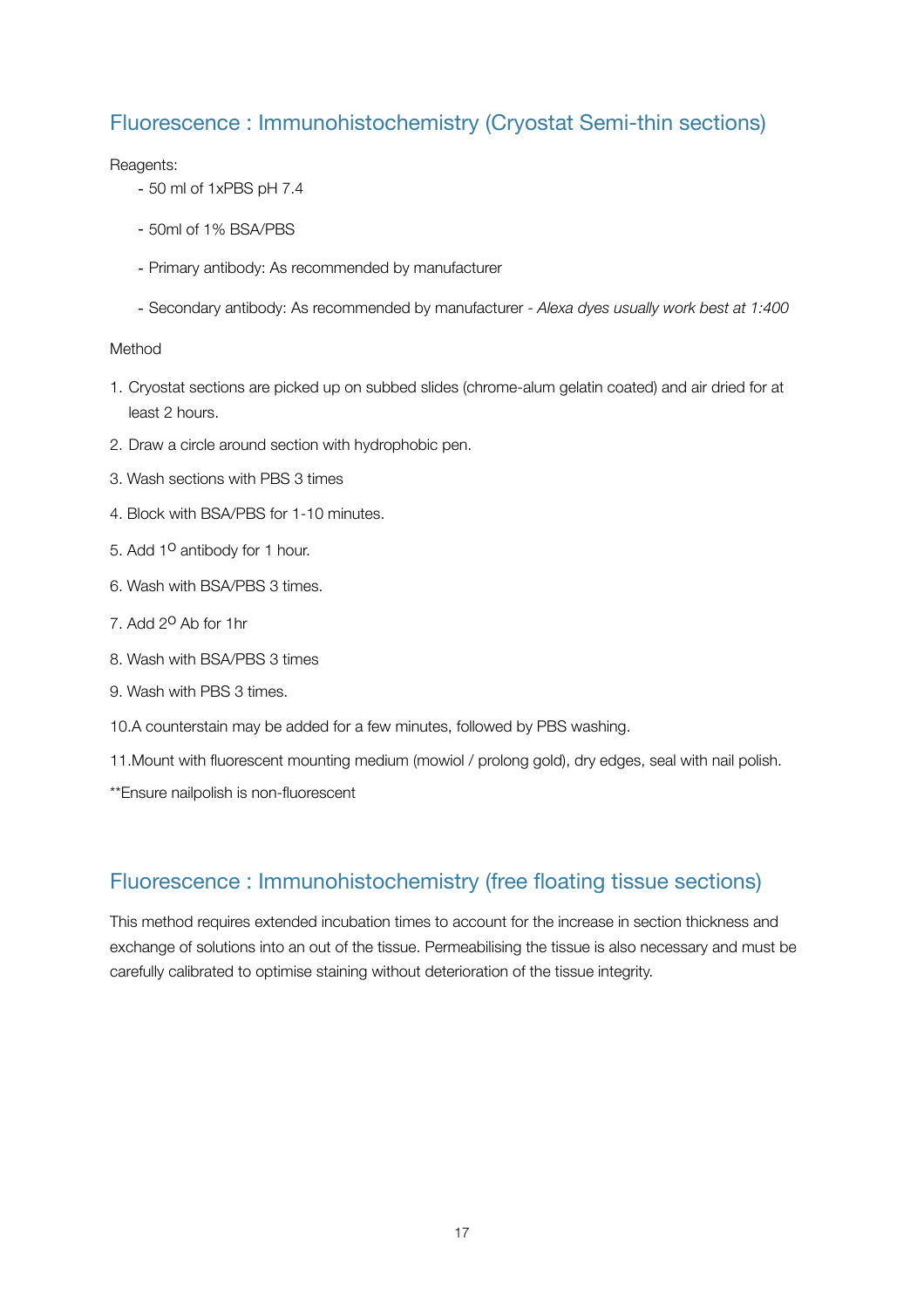## <span id="page-20-0"></span>Fluorescence: Immunohistochemistry with Tyramide Signal Amplification (TSA)

\*\* Perkin Elmer kit // Protocol for Vibratome Sections

\*\* Perform all steps with slides arrayed horizontally in humidified chamber on a rotator at RT.

#### Reagents:

- **Sodium citrate Buffer** (10mM Sodium Citrate, 0.05% Tween 20 pH 6) (see appendix x) 2.94g Tri-sodium citrate // 1000ml DI water // adjust pH to 6.0 with 1N CL // add tween 20 // mix well // store at room temperature for 3months or at 4ºC for longer storage
- 50 ml of 1xPBS pH 7.4
- 50ml of 1% BSA/PBS

#### Method:

- 1. Mount sections on SuperFrost Plus slides dry for ~1hr to fully adhere sections to slide
- 2. Rinse slide with PBS to rehydrate
- 3. Fix in 4% PFA for 10min
- 4. Wash 3x 3min in PBS
- 5. Perform antigen retrieval in Biocare Medical decloaking chamber heat sections to 125°C for 4min at 15 psi in **sodium citrate buffer**
- 6. Wash 3x 3min in PBS
- 7. Block sections in 0.9% H<sub>2</sub>O<sub>2</sub>/10% Normal Serum/0.2% Triton-X 100 in PBS for 2hr on rotator (serum should be same as the species from which your secondary antibody was generated)
- 8. Incubate overnight with 1<sup>o</sup> antibody/ies at desired concentration in 2% Normal Serum/0.2% Triton-X 100 in PBS
- 9. Wash 3x20min in PBS
- 10.Incubate with appropriate HRP labelled IgG 2° antibody diluted 1:500 in 0.2% Triton-X 100 in PBS for 1hr
- 11.Wash 3x10min in PBS
- 12.Dilute TSA Amplification reagent 1:50 in 1xPlus Amplification Diluent buffer. Apply 150-200µL per slide and incubate for 1 – 10mins (need to optimize for individual antibodies) in humidified chamber covered in foil. For all subsequent steps, keep chamber covered in foil
- 13.Wash 3x10min in PBS
- 14.If performing double labelling for multiple primary antibodies proceed to step 15. If only performing single labelling with TSA kit proceed to step 16
- 15. Incubate with appropriate fluorescent 2<sup>o</sup> antibody diluted in 0.2% Triton-X 100 in PBS for 3hr.
- 16.Incubate in DAPI diluted 1:1000 in 0.2% Triton-X 100 in PBS for 20min at RT.
- 17. Wash 3x20min PBS. NB: If using 2° antibodies at high concentrations (i.e. greater than 1:500) replace first two washes with 0.2% Triton-X 100 in PBS.
- 18.Coverslip using ProlongGold (Invitrogen). Let mounting media set for 1hr at RT in slide book, then store at 4°C in dark. Take images within 2-3 weeks for optimum fluorescence.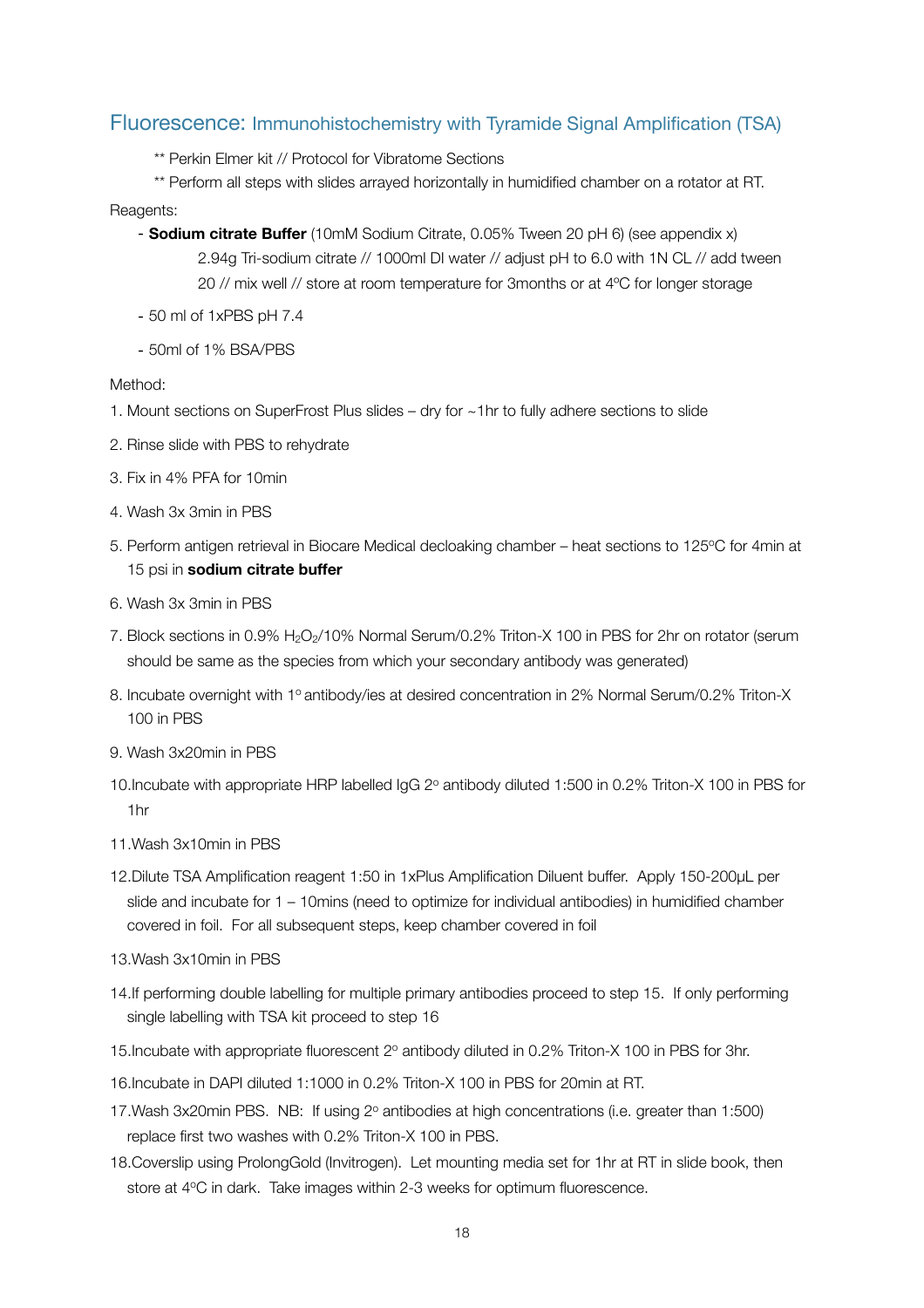## <span id="page-21-0"></span>Bright field: DAB protocol (40-50µm vibratome sections)

DAB can be combined with Cresyl Violet or Heamotoxylin as counterstains.

#### Method:

#### **Tissue Preparation**

- 1. Fix mouse embryos with 4%PFA or 2.5% Acrolein/4% PFA in PBS either by immersion fixation (<E14) or transcardial perfusion (>E15)
- 2. Dissect fixed mouse brains and embed in 3% Noble Agar
- 3. Cut floating sections on vibratome at 45-50µm thickness in PBS
- 4. Store sections short term in PBS or long term in 0.02% Sodium Azide in PBS at 4ºC

#### **Blocking and Primary Antibody (DAY 1)**

\*\*All steps are at room temperature on a lab rotator\*\*

- 1. Put desired sections into net wells If brains were fixed in *acrolein start at step 2*, for *PFA fixed brains start at step 3*.
- 2. Wash acrolein-fixed brains in 1% sodium borohydride in PBS for 20 mins. *Stay as close to the time as possible (too much will ruin your sections, too little will effect the level of background)*
- 3. Wash in PBS for 10 mins (x3)
- 4. Black sections with 0.2% Triton-X 100/2% normal serum in PBS for 2 hrs (optional 2% BSA).

\*\**Serum should be from species of the secondary antibody (e.g. Goat anti-rabbit 1º antibody should be blocked in normal goat serum). Make enough blocking solution for 2 runs (it is used to block and the for the 1ºantibody step)*

5. Incubate with 1º antibody diluted to the desired concentration in blocking solution overnight.

#### **Secondary Antibody, Amplification and Color Reaction (DAY 2)**

- 1. Wash in PBS for 20 mins (x3)
- 2. Incubate in 2º antibody diluted to the desired concentration in 0.2% Triton-X 100 in PBS for 1 hour.
- 3. Wash in PBS for 20 mins (x3). (Make up AB complex during first wash and keep on ice/in fridge until used).
- 4. Incubate for 1 hour in AB complex made up 1 hour before use as: Solution A 1:500/Solution B (1:500)/0.2% Triton-x 100 in PBS
- 5. Wash in PBS for 10 mins (x3)
- 6. Dissolve 1.25g of nickel sulphate in 50mL of 0.175M sodium acetate, i.e. 5mL of 1.75M sodium acetate in 45 milliQ H2O
- 7. Add 1xDAB tablet (10mg) per 50mL nickel sulphate solution. Parafilm and sonicate until dissolved. It is critical that every step involving DAB is done in the fume hood as DAB is carcinogenic and teratogenic
- 8. Filter through filter paper in aluminium foil tunnel into a new 50mL tube
- 9. Add 5µL of 30% hydrogen peroxide to the DAB-Nickel sulphate solution to start the reaction.

\*\**Horseradish peroxidase of biotinylated avidin reacts + H202 = oxidizes DAB on that sites of the ligand to form a brown insoluble precipitate.*

- 10.Transfer DAB solution to new plates by plastic transfer pipette
- 11.Drain net wells of PBS throughly before placing in DAB solution
- 12.Cover plate and slowly swirl plate by hand, to allow maximum exposure to sections
- 13.Start timer. *Reaction shouldn't take longer than 20 minutes*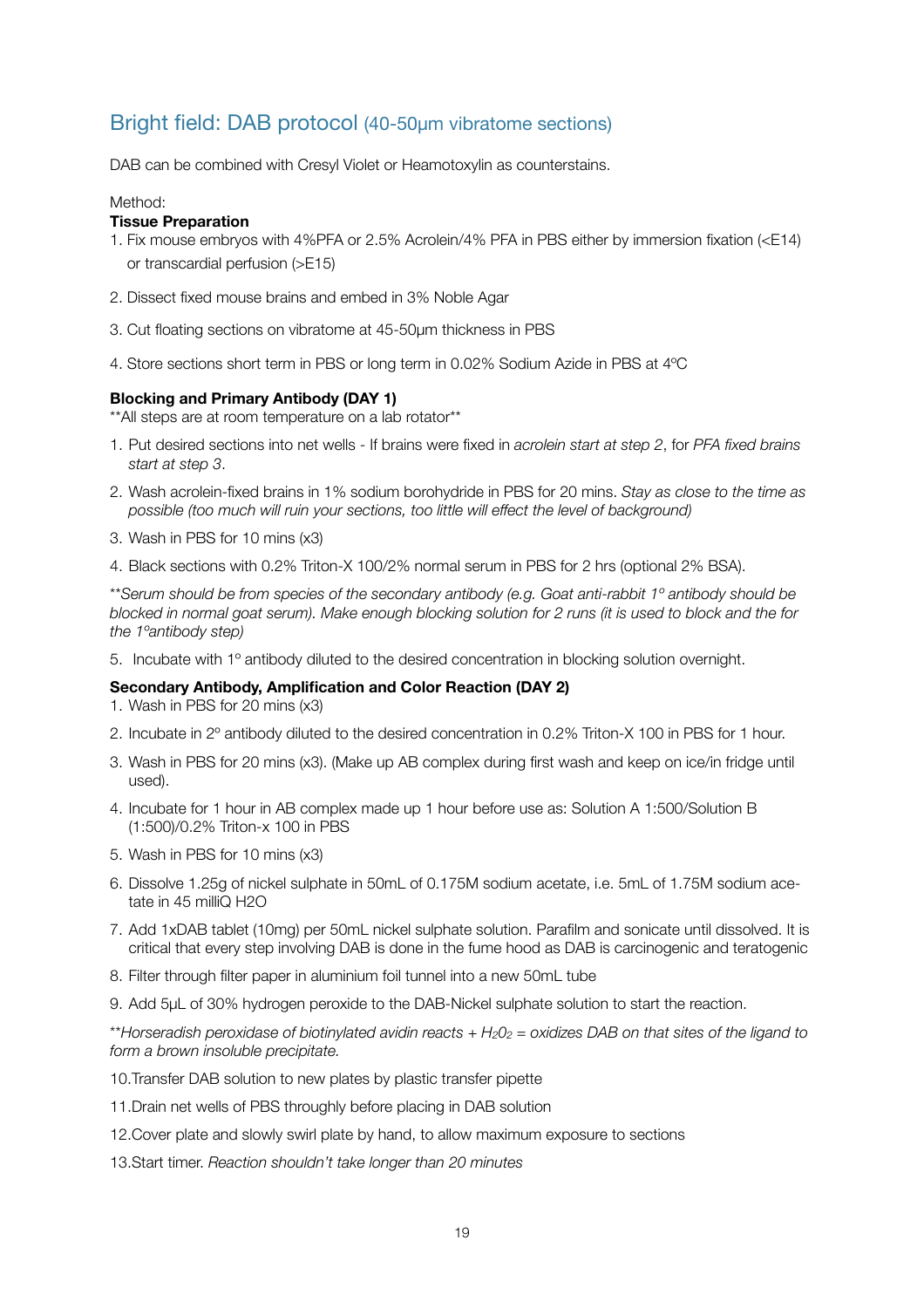- 14.Drain thoroughly of DAB before replacing in PBS to stop reaction
- 15.Wash in PBS for 5 minutes (x3)
- 16.To clean up DAB reaction, immerse plates in bleach then soak plates in detergent overnight. Wash throughly and rinse the water the following day
- 17.Mount sections onto slides by floating in PBS. *Allow at least 1 hour to dry.*

#### 18. *Haematoxylin Counterstain if necessary here.*

- 19.Dehydrate in the fume hood using the following sequence:
	- 1x2min washes of the following:dH20,75% EtOH; 95% EtOH.
	- Followed by 2x2min washes in 100% EtOH,
	- Then 3x2min washes in 100% Histolene (Xylene may be substituted here)
- 20.Use DPX (xylene-based mounting media) to coverslip, leave in fume hood to dry overnight.
- 21.Store slides in slide boxes at room temperature



DAB stained neurons with Haemotoxylin counterstain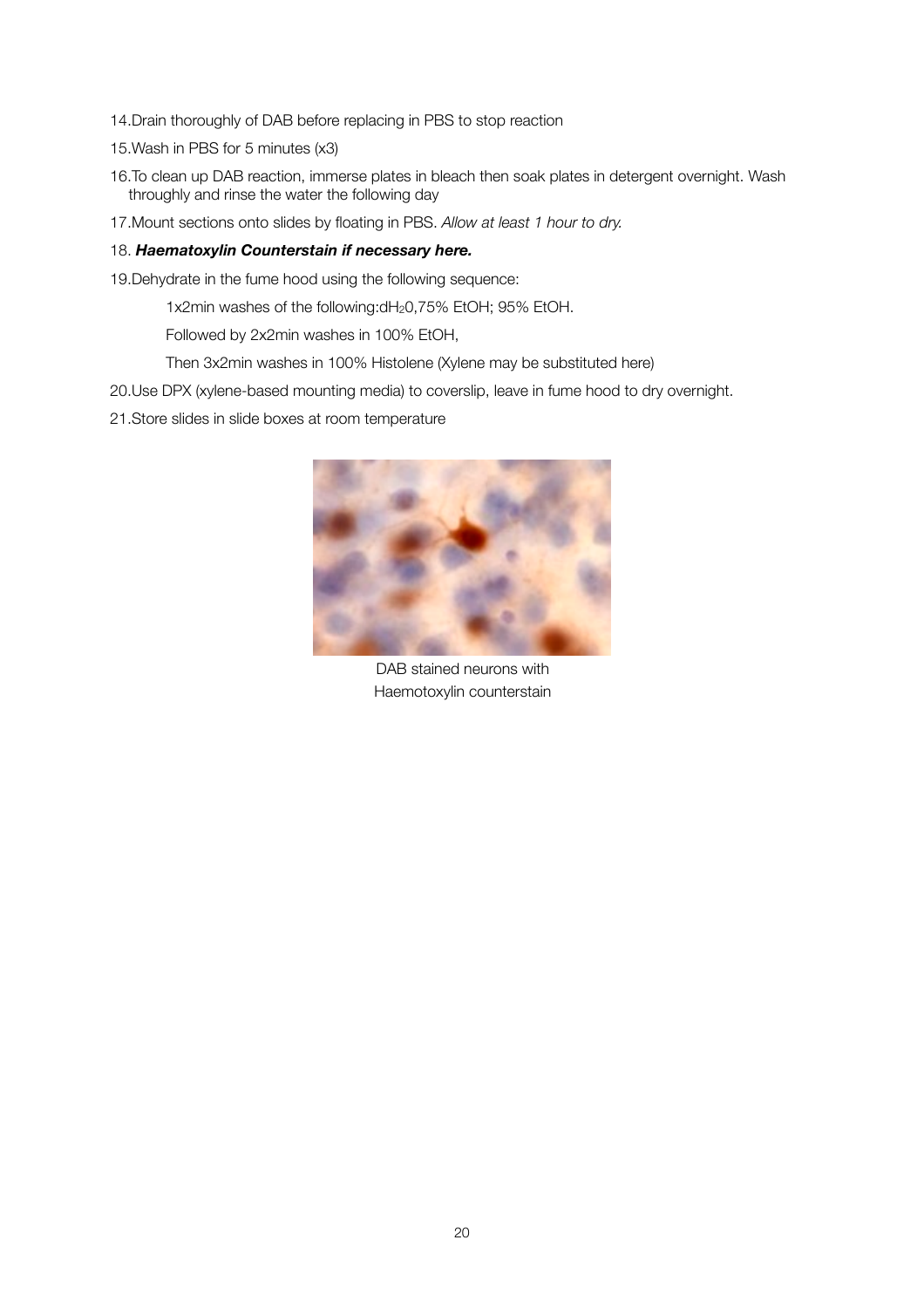## <span id="page-23-0"></span>Bright field : Nickel DAB (N-DAB) Labeling

Reagents:

- Triton-X 100 Buffer 0.2% in 2%normal serum/1x PBS buffer
- Primary antibody diluted as per manufacturers recommendation (titration may be necessary)
- Appropriate secondary antibody diluted in Triton buffer
- AB complex
- Sodium acetate 0.175M.
- Nickel sulphate 1.25g in 50ml Sodium acetate buffer 0.175M (Make up fresh)
- DAB solution 10mg DAB in 50ml Nickel Sulphate solution. Dissolve and filter before use.
- 1% bleach solution for DAB deactivation.

Method:

- 1. Wash section with 0.2% Triton-X 100 buffer
- 2. Block section with Triton-X 100 0.2% normal serum -1hr
- 3. Remove blocking solution and incubate the section in primary antibody overnight at 40C
- 4. Wash in 1x PBS (3x 10min)
- 5. Incubate sections with secondary antibody 1hr
- 6. Wash in PBS (3x 10min)
- 7. Incubate in AB complex as per manufacturer's instructions
- 8. Wash in PBS (3x 10min)
- 9. Incubate in DAB solution for 5mins
- 10.Pour off the DAB solution and add 5ul of 30% Hydrogen Peroxide to this solution, mix and re incubate the sections. Check the sections microscopically and wash in PBS to stop the reaction once the desired staining intensity is reached.
- 11.Counterstain if necessary using a contrasting histochemical stain such as Nuclear Fast Red(note: Haematoxylin counterstain is effective only with a brown DAB reaction product)
- 12.Prepare sections for the microscope by dehydrating clearing and mounting in DPX
- 13.Decontaminate any DAB affected surfaces and glassware with bleach and dispose of waste as per local regulations.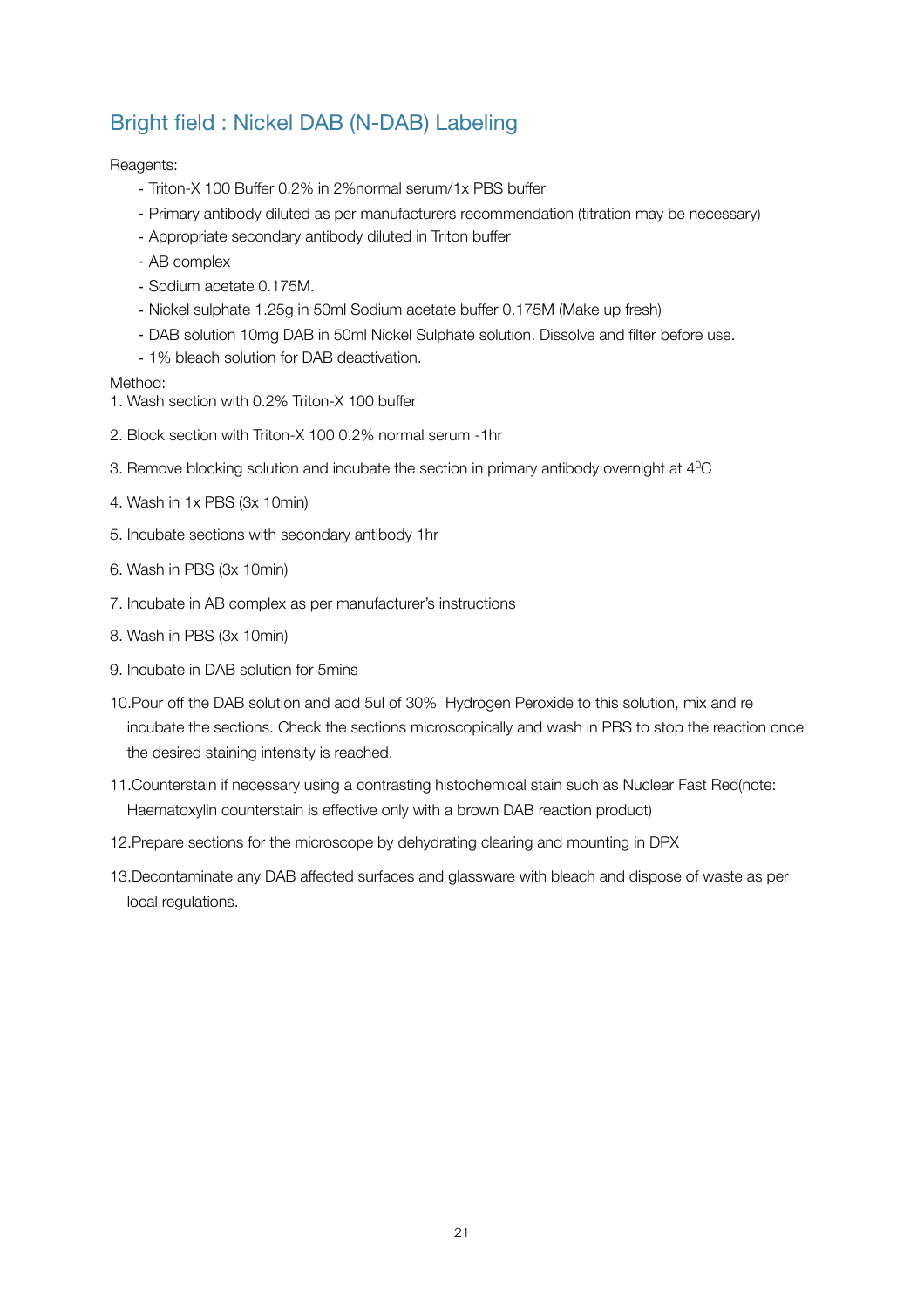## <span id="page-24-0"></span>Bright field : Haemotoxylin and Eosin staining

Haematoxylin and eosin stain is used to stain cell nuclei blue and the cytoplasm pink/red to aid visualization of tissue structure and morphology.

The staining method involves application of the basic dye [haematoxylin,](http://en.wikipedia.org/wiki/Hematoxylin) which stains [basophilic](http://en.wikipedia.org/wiki/Basophilic) structures, usually the ones containing [nucleic acids,](http://en.wikipedia.org/wiki/Nucleic_acid) such as the [ribosomes](http://en.wikipedia.org/wiki/Ribosome) and the [chromatin](http://en.wikipedia.org/wiki/Chromatin) and alcohol-based acidic [eosin Y,](http://en.wikipedia.org/wiki/Eosin_Y) which colors [eosinophilic](http://en.wikipedia.org/wiki/Eosinophilic) structures, generally composed of intracellular or extracellular [protein](http://en.wikipedia.org/wiki/Protein), bright pink to yellow.

\*\*Risk Assessment:10521 Histochemistry QBI Haematoxylin and Eosin Staining

#### **Reagents:**

- Absolute alcohol
- Xylene
- 0.3% Acid Alcohol (0.3% HCl in 70% ethanol)
- Distilled water.
- Mayer's Haematoxylin (Fronine, # II007)
- 1% alcoholic eosin (Fronine # 11016Q)
- DePeX

#### **Method (for paraffin embedded sections):**

- 1. Dewax sections in xylene (2 or 3 changes of 3min each)
- 2. Rehydrate in alcohol (100%, 95%, 70%) 3min each.
- 3. Stain in Mayer's haematoxylin 30sec. Watch how stain develops and check under microscope (nuclei should be blue with a pale blue tissue matrix)
- 4. Wash and "blue" in running tap water.
- 5. In the case of high background differentiate in acid alcohol 8-12 times briefly.
- 6. Wash in tap water and re-blue and check under the microscope.
- 7. Stain with the 1%eosin solution for 10sec.
- 8. Rinse in tap water to remove the excess stain.
- 9. Wash in 70% ethanol and check microscopically until the tissue matrix and cellular components are differentially stained.
- 10.Rapidly dehydrate the sections through graded ethanol clear in xylene and mount in DePeX.
- \*\*Thicker sections require exposure to each solution for longer to allow the diffusion of reagents.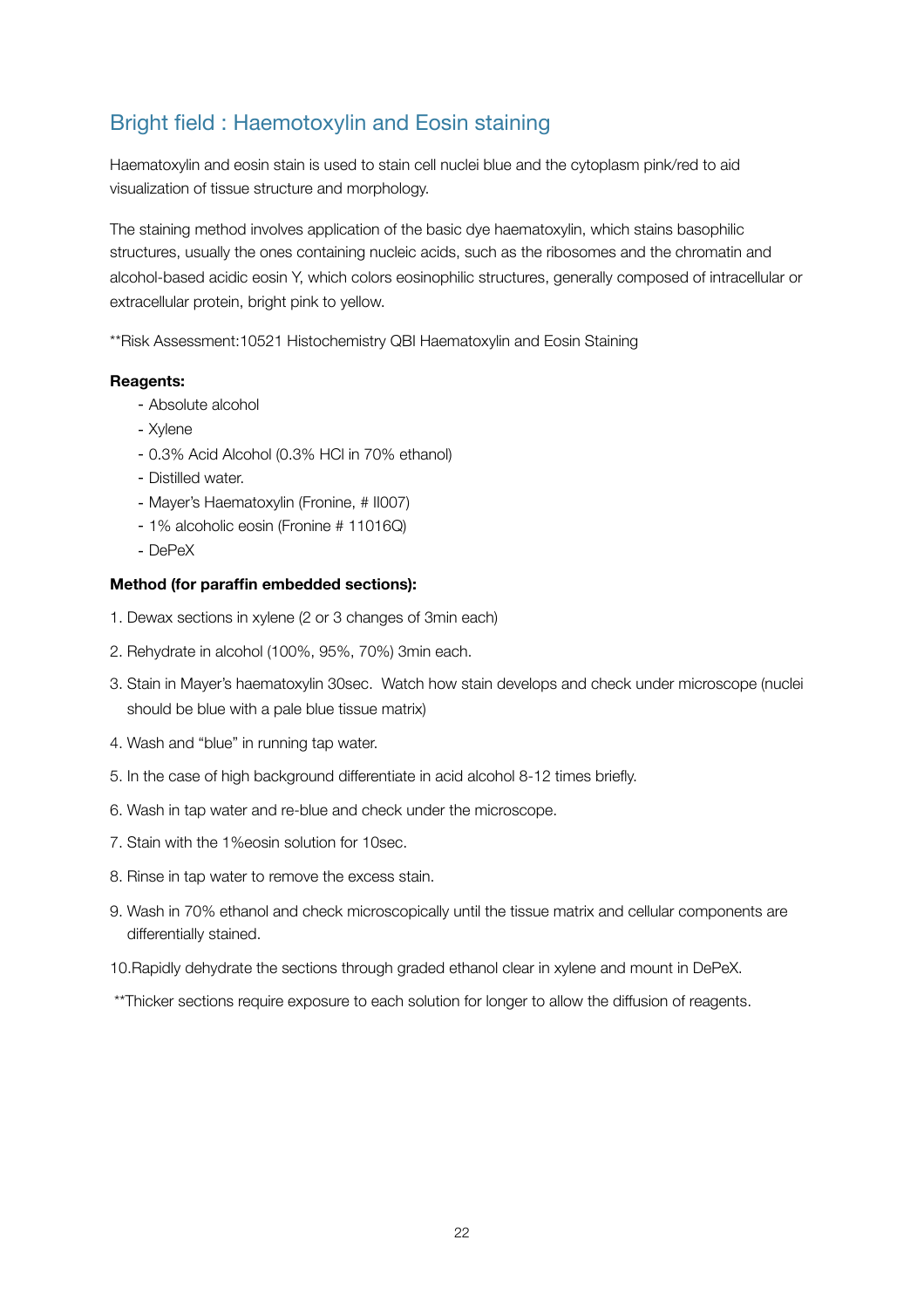# <span id="page-25-0"></span>Bright field : Cresyl Violet Staining (Nissl staining)

Cresyl Violet Acetate solution is used to stain Nissl substance in the cytoplasm of neurons in paraformaldehyde or formalin-fixed tissue. The neuropil will be stained a granular purple-blue. This stain is commonly used to identify the neuronal structure in brain and spinal cord tissue.

The Cresyl Violet method uses basic aniline dye to stain RNA blue, and is used to highlight important structural features of neurons. The Nissl substance (rough endoplasmic reticulum) appears dark blue due to the staining of ribosomal RNA, giving the cytoplasm a mottled appearance. Individual granules of extra-nuclear RNA are named Nissl granules (ribosomes). DNA present in the nucleus stains a similar color.

\*\*Risk Assessment:12863 Cresyl Violet Staining

#### **Reagents:**

- 95% Ethanol
- 70% Ethanol
- Differentiation solution: 2 drops glacial acetic acid in 95% ethanol
- Cresyl Violet Acetate 0.2% in Acetate Buffer (Fronine, Cat No: HH155)-Filtered

#### **Method (for paraffin embedded sections):**

- 1. De-wax sections in xylene (2 or 3 changes of 3min each)
- 2. Rehydrate in alcohol (100% x2), 3min each.
- 3. Stain in 0.1% Cresyl Violet 4-15min.
- 4. Quick rinse in tap water to remove excess stain
- 5. Wash in 70% ethanol (the stain will be removed by this method).
- 6. If required immerse sections for 2min in Differentiation solution check staining on microscope.
- 7. Dehydrate through 2x3min changes of absolute ethanol.
- 8. Clear in xylene x2 and mount in DePeX. Allow dry in the fume hood.

#### **Method (for free floating sections, mounted and air-dried)**

- 1. Wash slides briefly in tap water to remove any residual salts.
- 2. Immerse slides through 2x3min changes of 100% ethanol
- 3. Defat the tissue: 15min in 100% xylene(2-3 changes as directed), then 10min in 100% ethanol.
- 4. Rehydrate through alcohol (100% x2) 3min each.
- 5. Wash in tap water.
- 6. Follow the protocol for paraffin sections above from step 3.
- \*\*The thicker sections require exposure to each solution for longer to allow the diffusion of reagents.

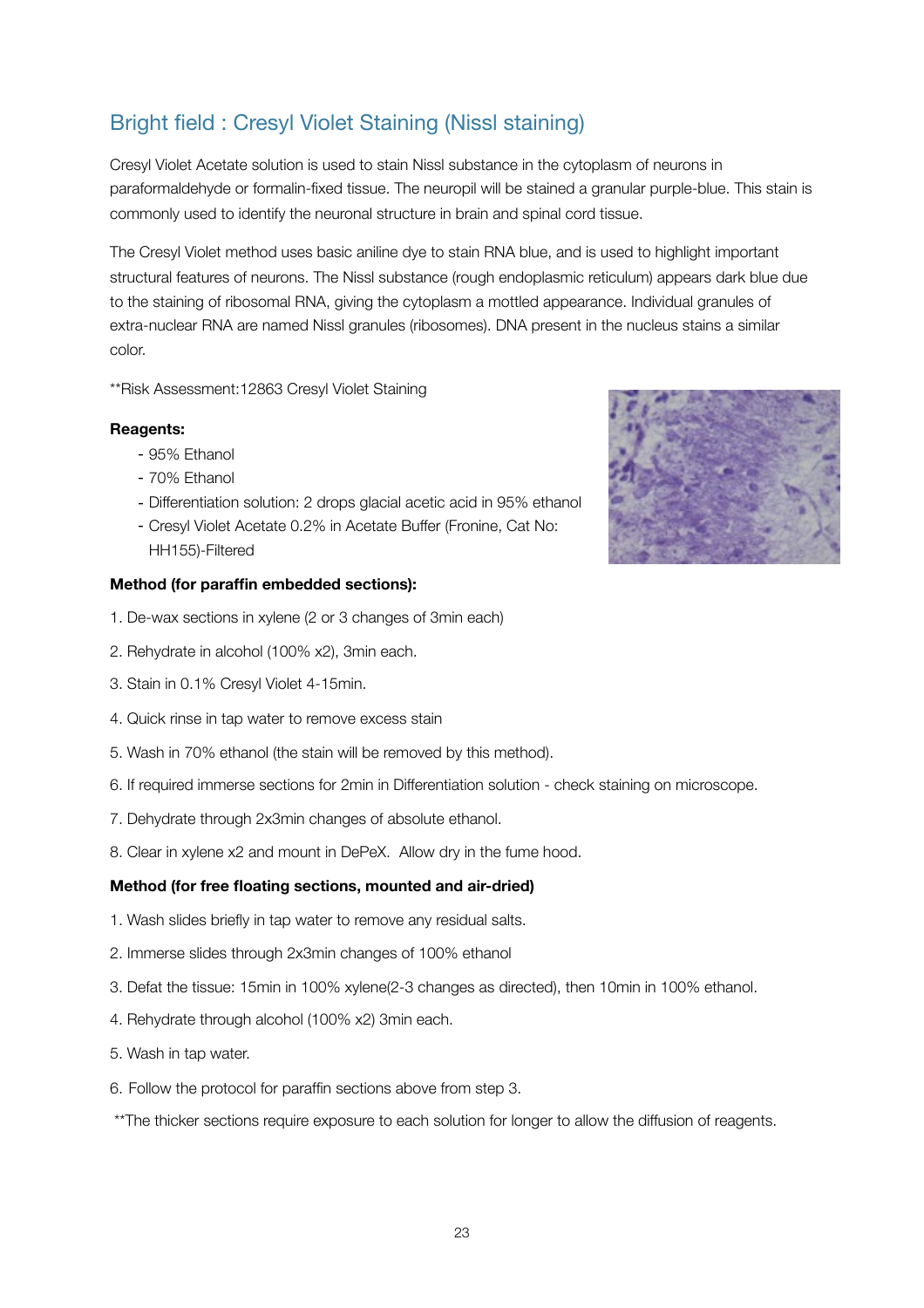## <span id="page-26-0"></span>Bright field: Neuron Recovery of Neurobiotin/biocytin labeled cells

This procedure details the method for neuron recovery of neurobiotin/biocytin filled neurons. The method may applied to free-floating or cryostat sectioned fixed tissue.

This technique results in a black insoluble reaction product delineating the filled neuron. Developing the chromagen is slow and should be monitored microscopically. The reaction is stopped before the background staining occurs. The labeled sections can then be counter stained and mounted permanently.

\*\* Risk Assessment: 13382 QBI HISTOCHEMISTRY:Neuron Recovery of Neurobiocytin/Biocytin Labeled Cells.

Hsu, S.-M., Raine, L. and Fanger, H., 1981. Use of avidin-biotin-peroxidase complex (ABC) in immunoperoxidase techniques. J. Histochem. Cytochem. 29, pp. 577–580.

Hsu, S.M. and Soban, E., 1982. Color modification of diaminobenzidine (DAB) precipitation by metallic ions and its application for double immunohistochemistry. J. Histochem. Cytochem. 30, pp. 1079–1082.

DW Smith, TA Day, Neurochemical identification of fos-positive neurons using two-colour immunoperoxidase staining. J Neurosci Methods. 1993 Apr;47(1-2):73-83

### **Reagents:**

- 24 well plate
- Sable brush
- 1XPBS buffer
- PBS Tween Buffer: 0.05% Tween in 1XPBS
- Acetate buffer: 0.1M Sodium acetate trihydrate bring to pH to 6.0 with Glacial Acetic Acid
- NiSO4 solution(0.13M) in Acetate buffer (40g Ni SO4 in 2L of acetate buffer adjust to pH 6.0 with HCl) - Note: NaOH will produce a precipitate.
- D-glucose
- Ammonium Chloride
- Glucose Oxidase
- $-30\%$  H<sub>2</sub>O<sub>2</sub>
- Fetal calf serum
- ABC vector elite kit PK6100
- NiSO4/DAB solution (dissolve DAB in approximately 250μl of water before adding to NiSO4/acetate buffer)

| Vol (ml) | D-glucose (mg) | Ammonium      | $DAB$ (mg) | Glucose Oxidase |
|----------|----------------|---------------|------------|-----------------|
|          |                | Chloride (mg) |            | (µl)            |
| 25       | 50             |               | 6.25       |                 |
| 50       | 100            | 20            | 12.5       |                 |
| 100      | 200            | 40            | 25         |                 |

**\*\* DAB is a carcinogen and all powder must be weighed in a fume hood with appropriate PPE. Disposal and deactivation of excess powder and contaminated washings with dilute bleach solution prior to disposal into the sink is mandatory.**

**\*\*Nickel Sulfate must be disposed into the labeled container in the fume hood**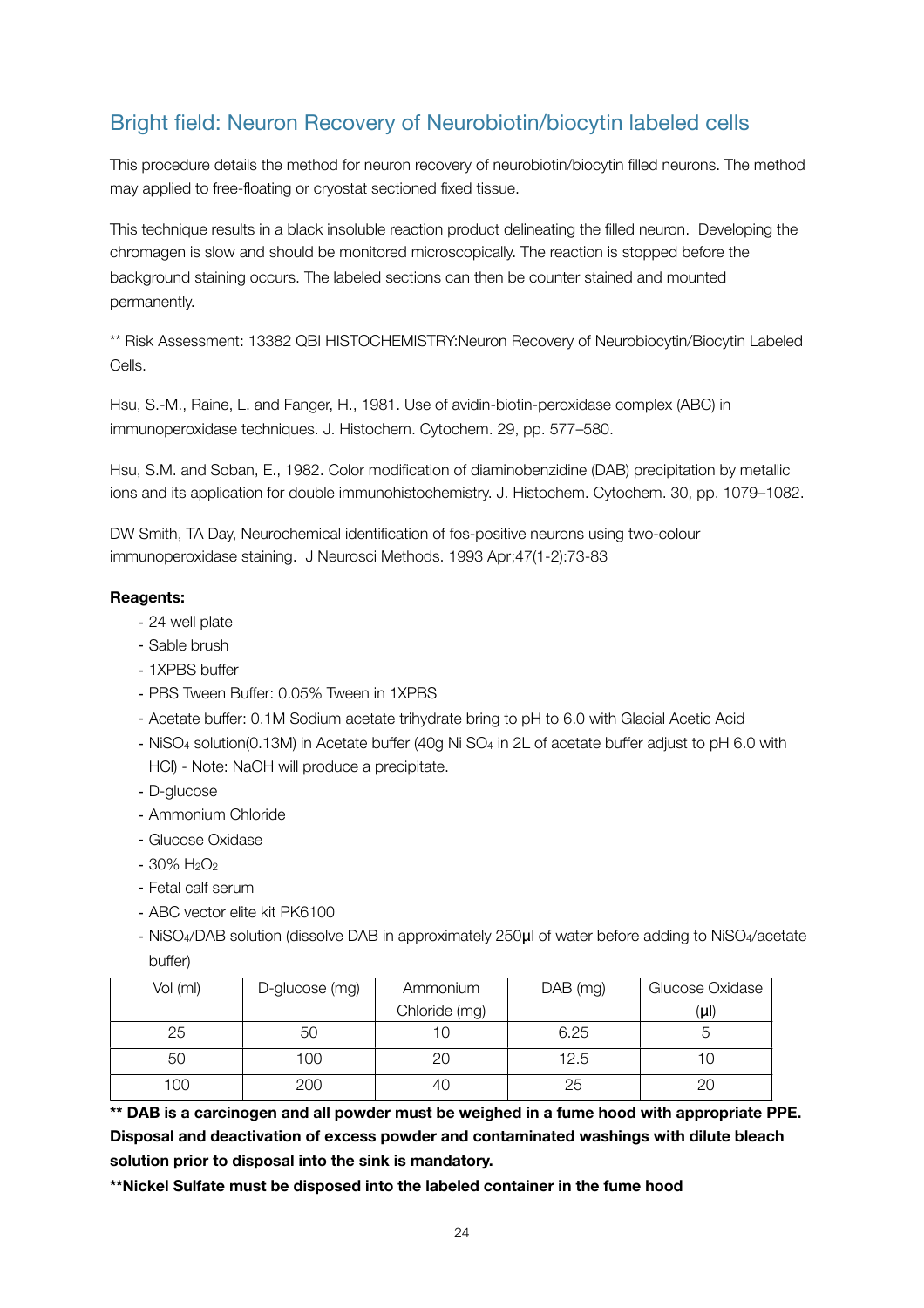#### Method:

- 1. Collect sections into multi well plate using sable-hair brush.
- 2. Wash sections well in 3 x 5min of PBS-Tween
- 3. Oxidise sections in PBS- H<sub>2</sub>O<sub>2</sub> (750µl of 30% H<sub>2</sub>O<sub>2</sub> in 25ml PBS) for 30min (this step quenches the endogenous peroxidase activity in the tissue.)
- 4. Wash sections well in 5 x 5min of PBS.
- 5. Incubate sections in blocking solution (25ml PBS + 0.5ml fetal calf serum) for 1 hour (this step blocks non-specific protein interactions.)
- 6. During this time make ABC solution (6μl of part "A" and 6μl of part "B" per ml of solution required) or as stipulated by the manufacturer. Add total amount of A and B to 1/5 of the final volume of PBS and stir at room temp for at least 30min. Make up to the final volume with the remaining PBS just prior to use.
- 7. Sections are incubated overnight in ABC solution at 4°C on a shaker.
- 8. Wash sections well in 3 x 10min of PBS
- 9. Wash sections 5min in acetate buffer
- 10.Pre-incubate sections for 15min in NiSO4/DAB solution without glucose oxidase.
- 11.Incubate sections in fresh NiSO4/DAB solution with glucose oxidase. Reaction can take up to 30min.
- 12.To stop the reaction, wash quickly with acetate buffer.
- 13.Wash again in acetate buffer for 5min to prevent background staining.
- 14.Wash 3x5min PBS. An overnight wash can help reduce the background even further.
- 15.Mount free floating sections onto chrome alum gelatin coated slides and dry.
- 16.Counterstain, dehydrate, clear and mount in DPX.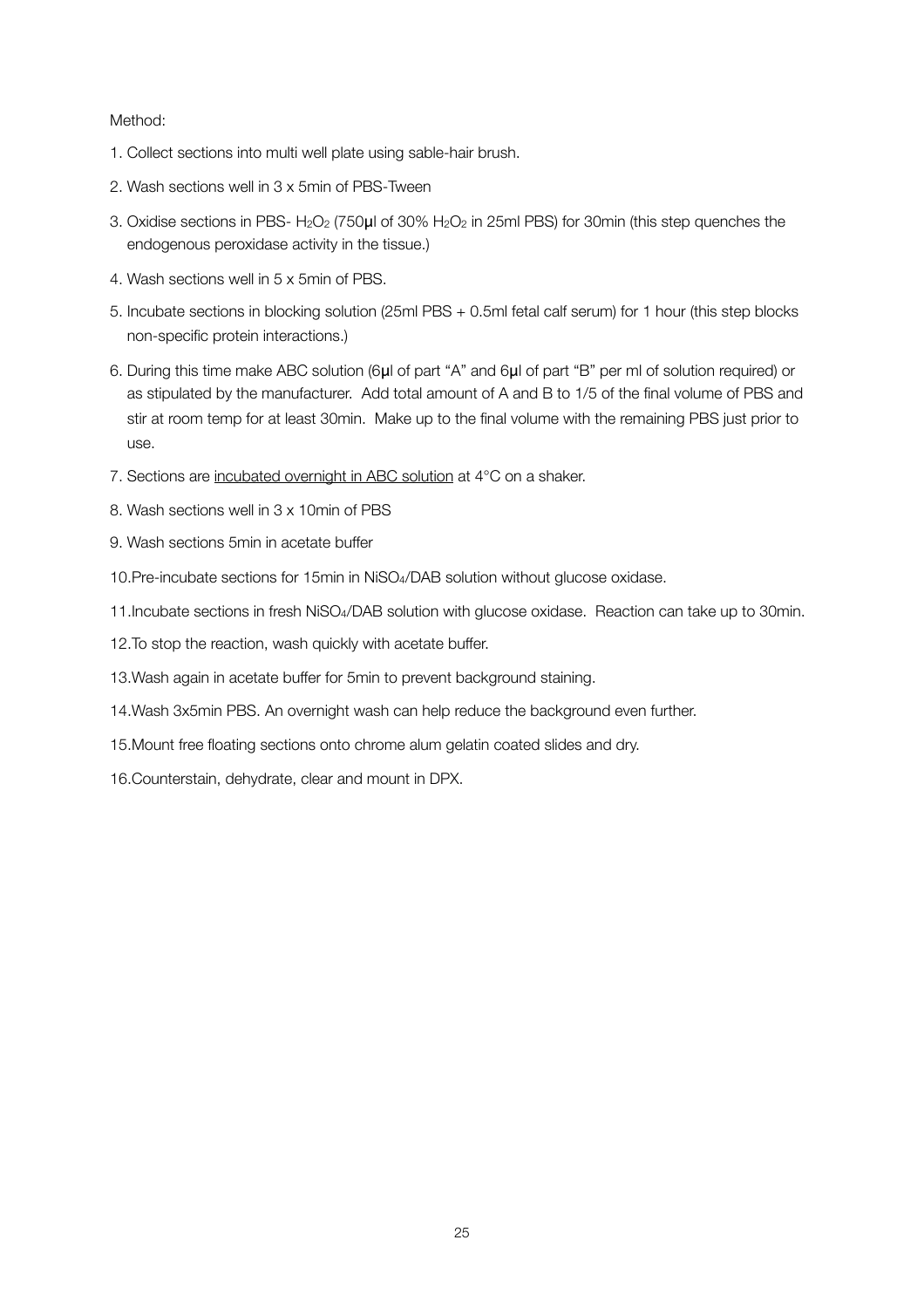## <span id="page-28-0"></span>Bright field: Luxol Fast Blue

This technique is a method requiring over-staining of tissues and differentiation to reveal the myelin. It is advisable to include a control showing de-myelination pathology to ensure the end point of staining is reached. Cresyl Fast Violet counter-stain is optional and results in neuronal piliform staining and a deepening of the myelin blue staining.

Risk Assessment:12863 Cresyl Violet Staining

Risk Assessment:13901 Luxol Fast Blue staining

#### **Materials / Reagents:**

- Mounted sections on glass slides
- Slide staining rack, Staining jars, Coplin jar
- Absolute alcohol
- Xylene
- Distilled water.
- DePeX
- Luxol Fast Blue (Fronine: FG080)
- Cresyl Fast Violet 0.2% (Fronine: HH155)
- Lithium Carbonate (Sigma Aldrich: 62470)
- 0.05% Lithium Carbonate(aq)

#### **Method:**

- 1. Heat the staining solution to 60°C in the incubator (this will take 30mins approximately depending on the volume to be heated.
- 2. Dewax or defat sections prior to rehydration as necessary. Rinse in tap water.
- 3. Immerse the slides in the LFB solution and incubate at 60°C for four hours.
- 4. Rinse off excess stain in distilled water
- 5. Differentiate slides in Lithium Carbonate for 30 seconds
- 6. Rinse in distilled water.
- 7. Check staining microscopically and repeat steps 4 to 5 until myelinated and unmyelinated regions are defined.
- 8. Counterstain with Cresyl Fast Violet for 8mins
- 9. Dehydrate through 95% ethanol and check the Cresyl Fast Violet staining at that point. (70% ethanol will continue to remove the LFB).
- 10.Dehydrate through absolute ethanol, clear in xylene and mount in DPX

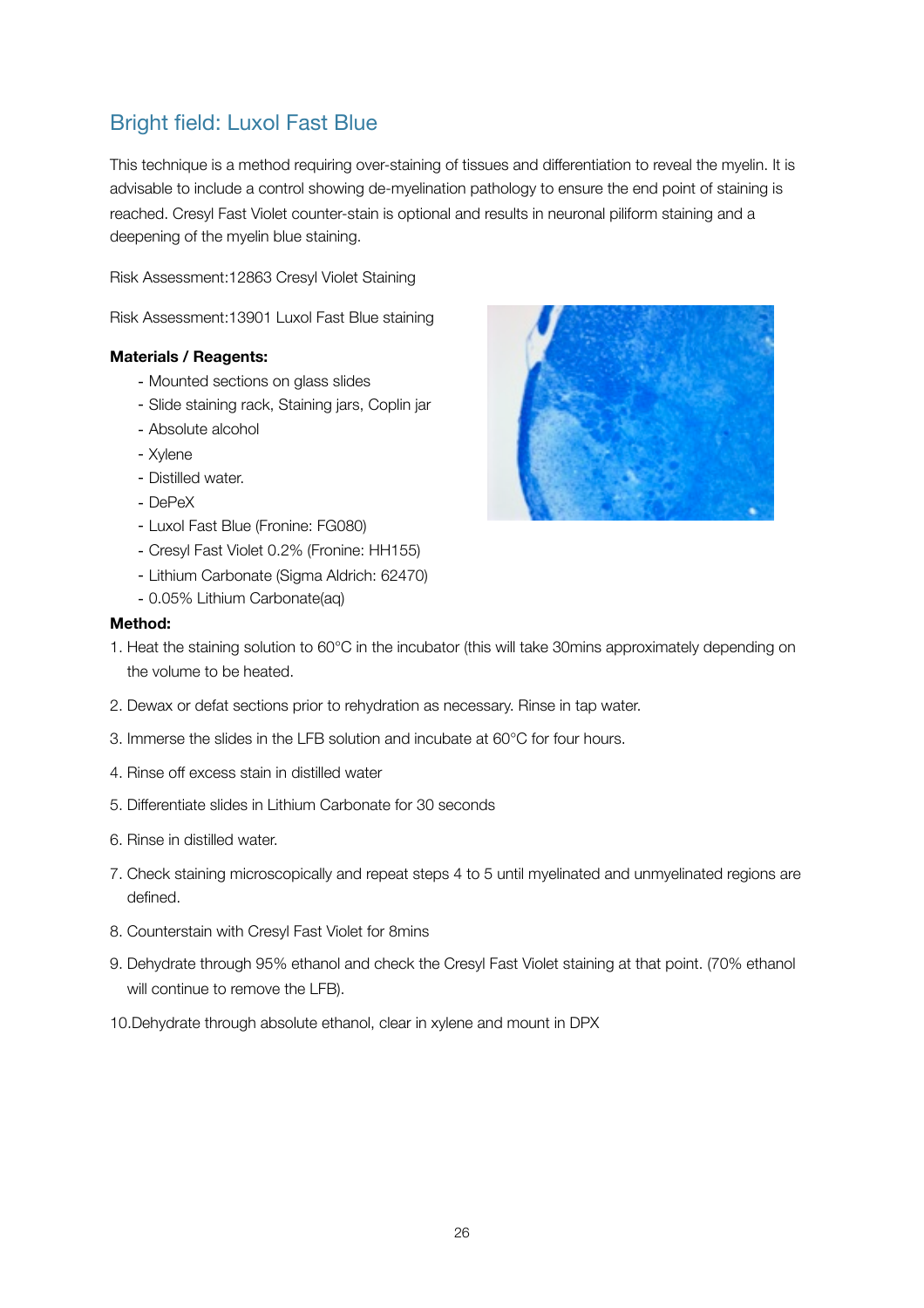## <span id="page-29-0"></span>Antigen retrieval: Citrate Buffer

This will be determined by the requirements of the primary antibody and the fixation times used. The processing method also dictates whether or not antigen retrieval is necessary. Most commonly Citrate buffer and heat are used too break chemical bonds formed during fixation. Enzyme digestion can also be used but care incubation and timing is required.

#### **Citrate buffer pH 6**

 0.01M Citrate Buffer, pH 6.0 Citric acid (anhydrous) ----------------- 1.92 g Distilled water ----------------------------1000 ml Adjust pH to 6.0 with 1N NaOH.

## <span id="page-29-1"></span>Antigen retrieval: free floating sections

1% sodium borohydride in PBS 20 min

Microwaves or pressure cookers can be used for antigen retrieval. Ensure you have enough solution to keep your slides covered for the incubation period. Do not allow your sections to dry out at any stage once staining has commenced. Any heating times and temperatures must be tested for your tissue and antigen of choice

\*Microwave ovens vary considerably in their heating capacity and settings. This must be tested by the user to determine the optimal time and energy level to maintain buffer temperatures between 90 and 100 ºC

Most application need 30 mins gentle boiling so make sure the sections have enough buffer to cover them for the duration of the retrieval step.

Pressure Cooker:

Pressure and temperature settings need careful calibration for each antibody

## <span id="page-29-2"></span>Dewaxing Paraffin Sections

Xylene x2 (2-3mins)

Absolute ethanol x2 (2-3mins)

Water wash

Sections must be free of wax to allow aqueous solutions to penetrate.

Cryostat and free floating sections may need defatting prior to immunhistochemical staining. This must be optimised by the user.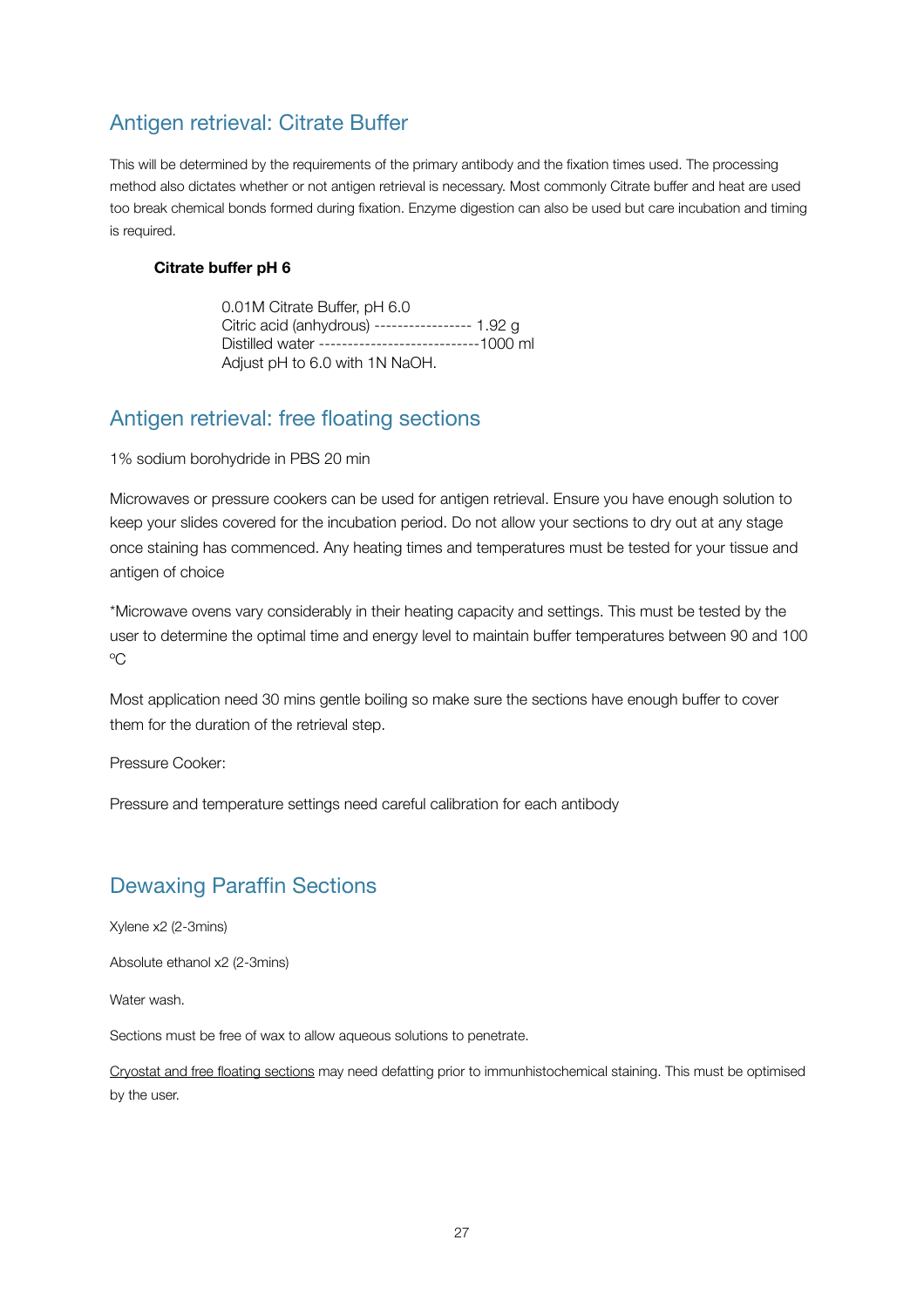# <span id="page-30-0"></span>Appendix B: Recipes

## <span id="page-30-1"></span>Mowiol (aqueous mounting medium for fluorescence and Stereology)

Recommended Anti-Fade for fluorescence microscopy - especially good for EGFP and other low expression reporting molecules.

Mowiol goes into solution with difficulty. It's best to make a large batch and freeze aliquots at -20ºC.

Takes about 8 hours to prepare correctly

#### Prepare in clean 250 ml flask or beaker

- 1. 24g glycerol (analytical grade)
- 2. Add 9.6g Mowiol 4-88 (Fluka, #81381 through Sigma) and stir thoroughly to mix
- 3. Add 24ml UHP distilled water and leave for 2hr at room temperature
- 4. Add 48ml 0.2M Tris-HCl buffer, pH8.5
- \*\*final volume will be 200 mls
- 5. Stir with a clean stir bar on a hot plate on warm heat gently to 50ºC stirring continually at least 4-5 hours until the majority of the Mowiol powder goes into solution
- 6. Aliquot into 50 ml centrifuge tubes, weigh and balance
- 7. Centrifuge at 5000g for 15 min., there will be a pellet at the base, carefully remove supernatant
- 8. Aliquot into 15 ml conical tubes add only 10 mls for expansion
- 9. Store at -20ºC for 12 months **store at room temperature no more than one month**

*Note for stereology: if you have sections mounted in DPX - remove the DPX by soaking and washing in zylene, rehydrate in PBS and Azide as described above (but for 1-2 nights) then mount in Mowiol*

## <span id="page-30-2"></span>8% Paraformaldehyde for Immunofluorescence

- 1. Add 16g paraformaldehyde to approximately 160ml water in fume hood
- 2. Heating on setting 4.5 whilst stirring to 50ºC.
- 3. Once temperature reaches 50ºC, 1M NaOH until the paraformaldehyde is just dissolved
- 4. Make up to final volume of 200ml with water, pH to 7.2-7.4.
- 5. Filter with 0.22µm filter.
- 6. Aliquot in 5ml tubes, label and freeze.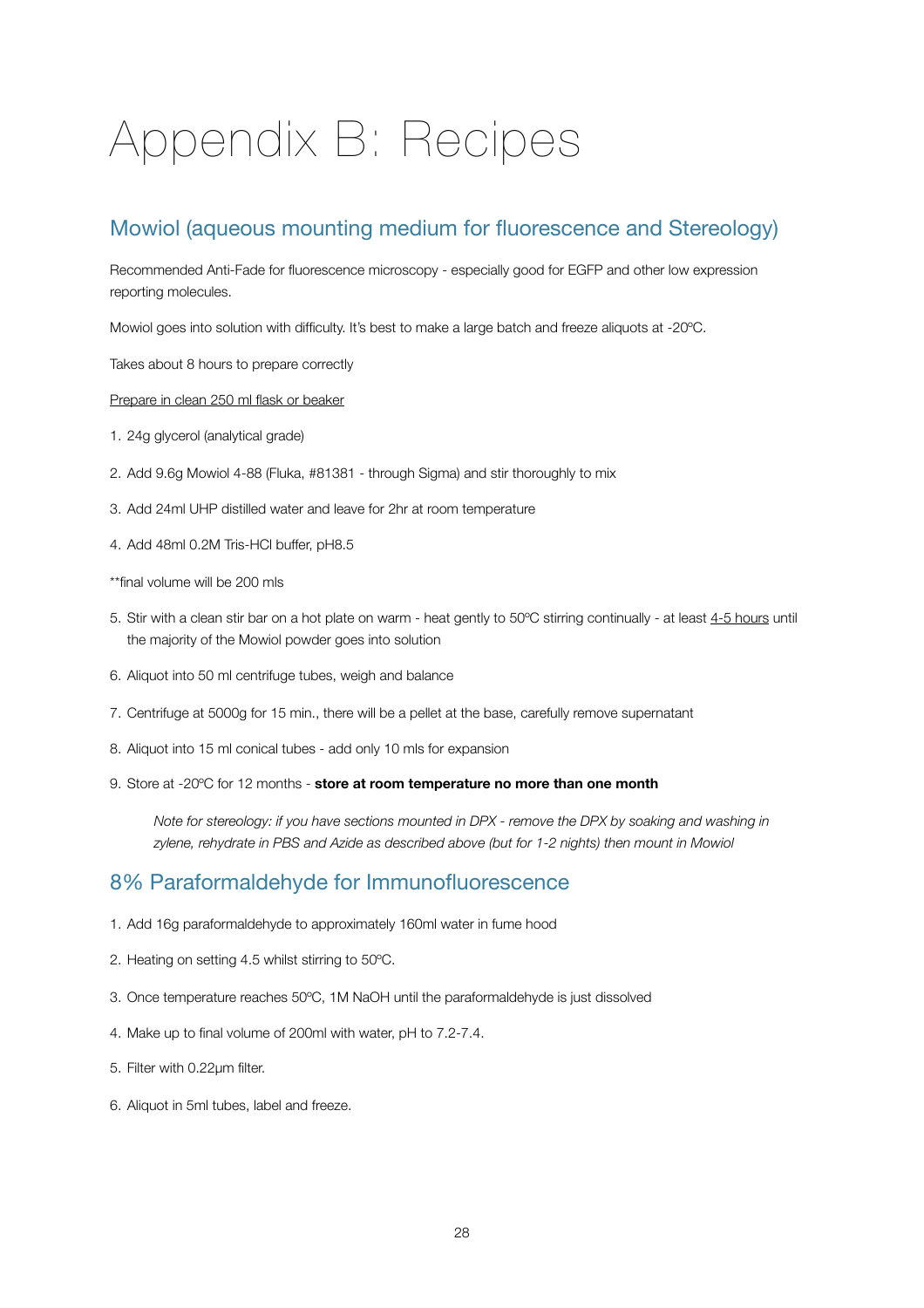## <span id="page-31-0"></span>2 x PBS

|                                  | 500mls | 100mls |
|----------------------------------|--------|--------|
| <b>NaCl</b>                      | 8.0g   | 1.6q   |
| KCI                              | 0.2q   | 0.04q  |
| KH2PO4                           | 0.2q   | 0.04a  |
| Na <sub>2</sub> HPO <sub>4</sub> | 1.14q  | 0.228  |

add distilled water up to 500ml/100ml and adjust to pH 7.2-7.4

## <span id="page-31-1"></span>Chrome Alum Gelatin Slide Coating

### **Reagents:**

- 200ml Distilled water
- 0.5g Gelatin
- 0.05g Chromic potassium Sulphate

#### **Method:**

- 1. Microwave briefly to dissolve the gelatin
- 2. Cool
- 3. Dip clean slides and allow to drain vertically.
- 4. Once completely dry pack into Slide boxes in a dust free environment.
- \*\*Note: Clean grease-free slides are needed for the slide coating to be effective.

## <span id="page-31-2"></span>Sodium Citrate Buffer

Sodium Citrate Buffer (10mM Sodium Citrate, 0.05% Tween 20, pH 6.0)

Tri-sodium citrate (dihydrate) 2.94 g Distilled water 1000 ml Mix to dissolve. Adjust pH to 6.0 with 1N HCl. Add 0.5 ml of Tween 20 and mix well. Store at room temperature for 3 months or at 4C for longer storage.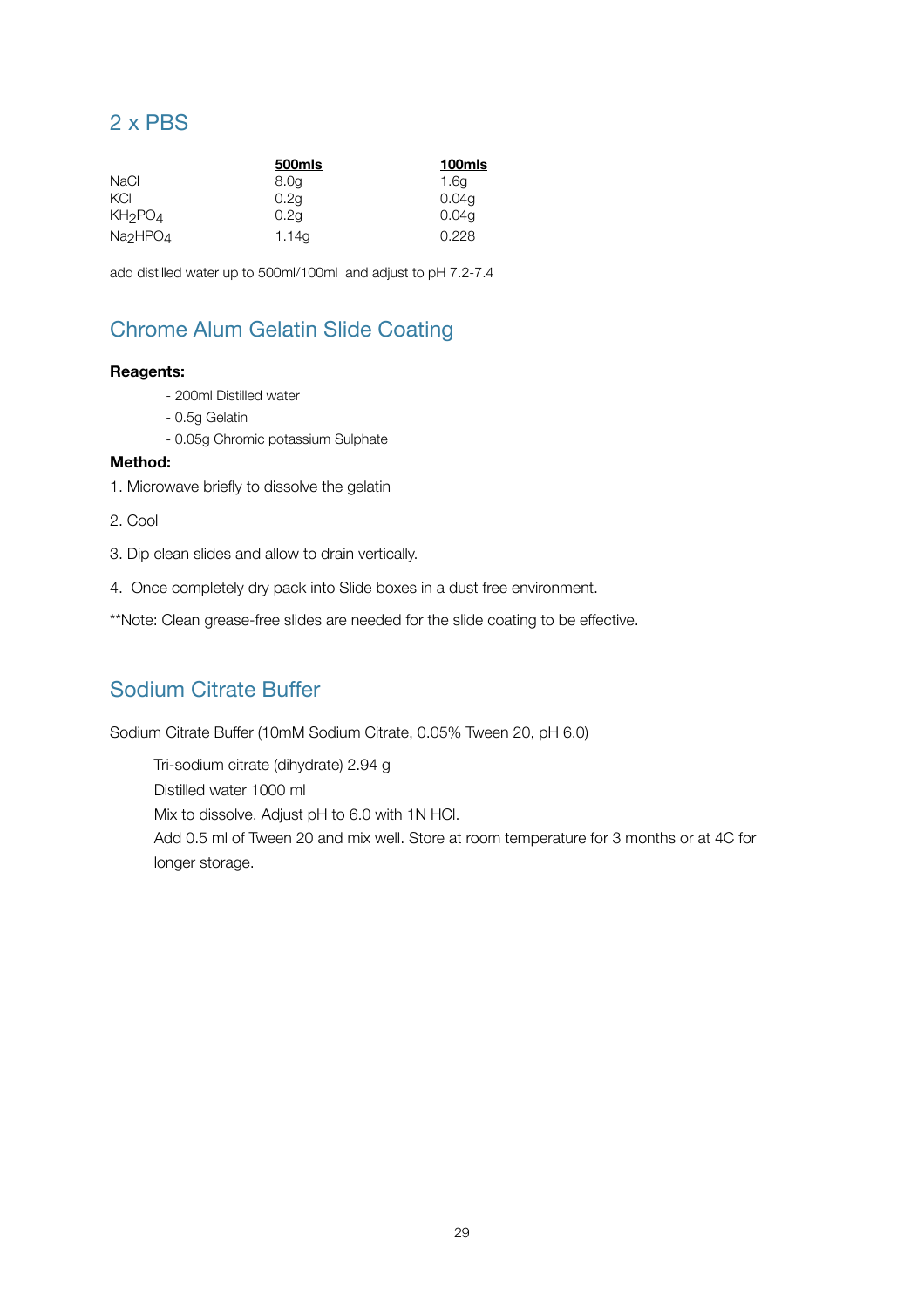# <span id="page-32-0"></span>Appendix C: Techniques

## QBI Stereology : Getting Started

#### **Stereology - Why use it and what can it be used for?**

Traditional approaches to counting, such as counting cell profiles, **are biased**. Furthermore, calculating cell density in sample regions may not reflect a change in cell number or be representative of the whole tissue.

Stereology can be used to accurately estimate the **total number of cells** within a region of interest by only counting ~200-800 cells. This allows you to make **statistically valid quantitative comparisons** instead of observing qualitative differences.

It can also be used to determine the **size of cells/nuclei** whilst counting, the **volume** of a region of interest, the **length of fibres** (e.g. vasculature or neuronal projections), or to **analyse three-dimensional cytoarchitecture** (e.g. cell-cell spatial relationships).

It is important to understand stereology is time consuming and should **NOT** be used as a technique to fish for results.

#### **Things to remember:**

#### It takes time.

For each sample group a Pilot Study should be conducted on one animal to determine the best sampling parameters. A pilot study generally takes <u>1 whole day / region of</u><br>i<u>nterest</u>. Following on, additional animals should take ~1/2 a day each.

#### Identify the region you are counting in.

You need to be able to identify the region you want to count in *at all depths* throughout the brain. You can use the mouse brain atlas, or sometimes the cells of that region will be clustered and drawing a border around them will be easy. If you can't accurately identify where you are counting you may need to reconsider your project - varying region outlines can cause big variations in cell counts.

#### Sample the whole region.

You need to have set of sections that spans right from the beginning of your region of interest to the very end. You do<br>not need every section - often people <u>use serial sections</u> e.g. every 6th section.

#### Missing sections.

It is OK if a section gets damaged and can't be plated, or folds up and can't be imaged - just make a note of it. The important thing is that you need to know that the section is missing so that it can be accounted for in the analysis. Proper stereology will be impossible if there is no record of missing sections.

#### Sections need to stay thick.

For stereology it is important to have thick sections, for this reason we often cut at 40µm or more. These sections also need to stay thick - if a section shrinks below 20µm thick then it becomes difficult or impossible to carry out stereological analysis.

Discuss your project before you start.

#### **Tissue preparation:**

#### Tissue sections should be cut at **40-50µm**.

You can cut thicker but you need to make sure the whole section will be labelled during your staining protocol - often times if the tissue is too thick the stain or antibodies will not reach the middle of the section.

#### Avoid drying the tissue.

 $\mathbf{t}$ 

Drying the tissue will make it thinner. Ensure you keep your tissue sections hydrated, avoid processing steps that involve drying, ethanol or xylene, If a section needs to be dried you can rehydrate overnight in PBS+azide.

#### Mount sections in an aqueous solution.

This is usually done for fluorescent samples but DPX is often used for brightfield. DPX can make sections very thin, especially if xylene has been used in the protocol. For brightfield sections use Mowiol instead of DPX.

# **For Best Results**

÷. 1. Use SuperFrost Plus slides 2. Use 22 x 50mm coverslips *seal onto slide with clear nailpolish* 3. Use mowiol mounting media *if mounting brightfield sections* 4. Cut sections at 40-50µm  *avoid drying out and dehydration* 4. Keep tissue away from the end of the slide and the coverslip edges 5. Keep tissue within the blue rectangle *(brightfield only)*

Thursday, 21 July 2011